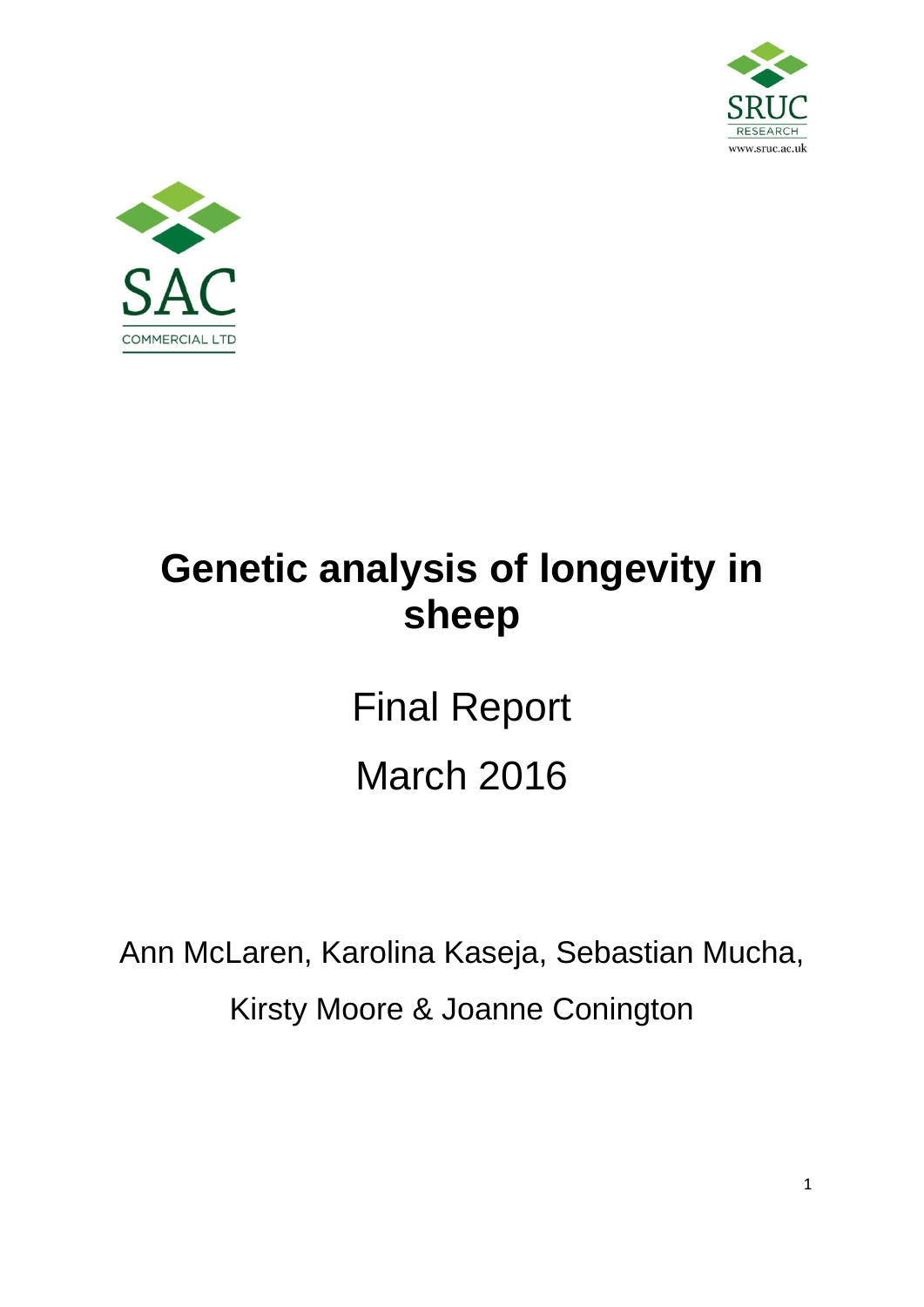

#### **Contents**

| <b>Final Report March 2016</b> |                                    | Page no. |
|--------------------------------|------------------------------------|----------|
| 1.                             | <b>Objectives and milestones</b>   | 3        |
| 2.                             | <b>Trait definitions</b>           | 4        |
| 3.                             | <b>Materials and Methods</b>       | 5        |
| 4.                             | <b>Results and Discussion</b>      | 8        |
| 5.                             | <b>Data Editing and Extraction</b> | 11       |
| 8.                             | <b>Overall conclusions</b>         | 12       |
|                                | <b>Appendix 1</b>                  | 14       |
|                                | <b>Appendix 2</b>                  | 16       |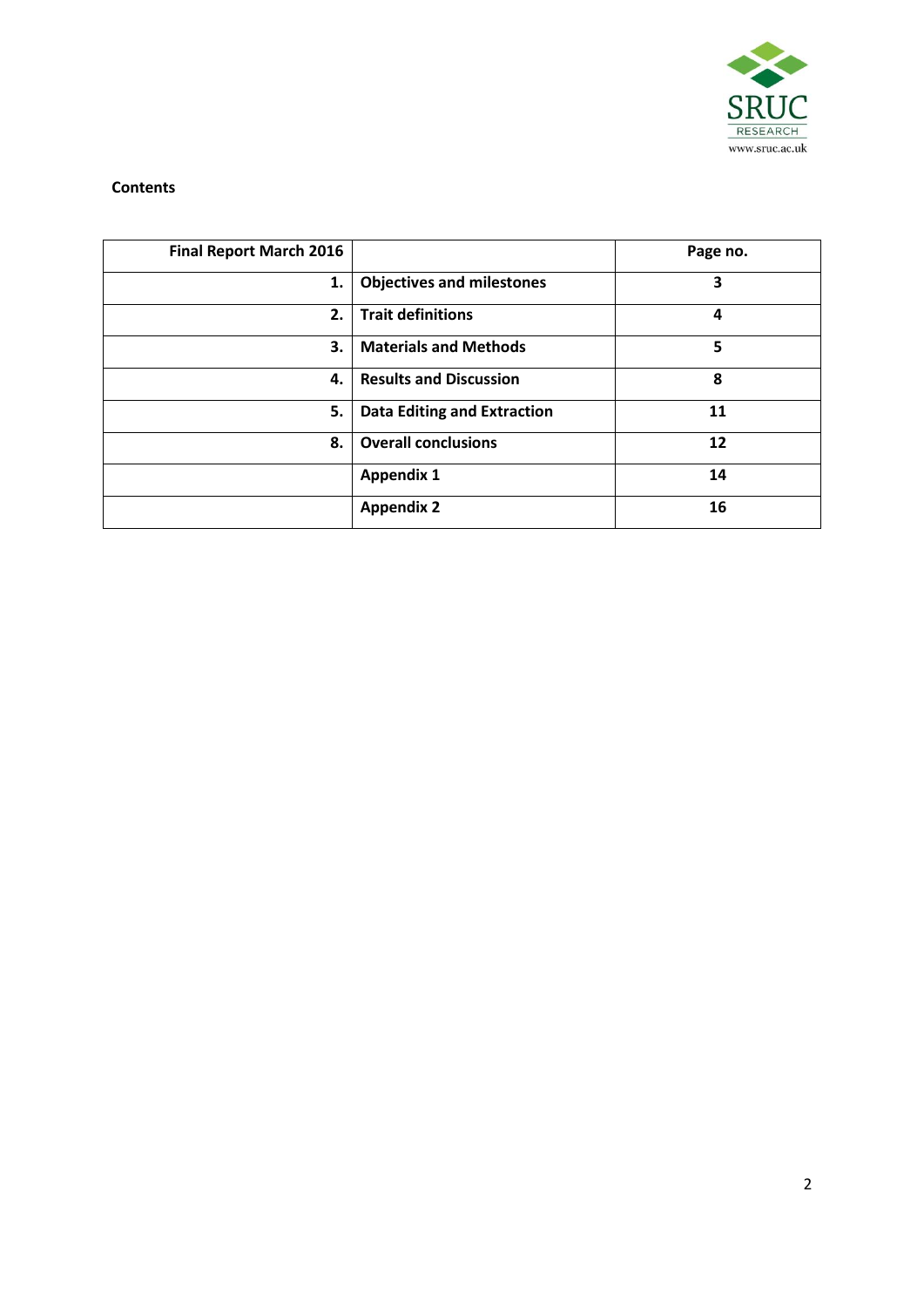

#### **1. Objectives**

The overall aim of the project is to define the best way to include productive lifespan into sheep breeding programmes and to use that new knowledge to be implemented in practise for three different sheep breeds.

Specific objectives of the research are:-

- 1. To define longevity and the best way to mine existing data recorded in Signet's Sheepbreeder recording programme.
- 2. To evaluate productive lifespan by including lambing interval as a continuous trait (in days).
- 3. To determine the best way to combine these as a sub-index to the main Sheepbreeder indexes used by Signet for the three breeds.

#### **Milestones**

The milestones of the project are shown in Table 1.1 below.

| Table 1.1: Project Milestones |  |
|-------------------------------|--|
|-------------------------------|--|

| <b>Milestone</b><br>reference | <b>Milestone</b>                                                                                                                                                                                                                             | <b>Status</b>                                                                                                                              |
|-------------------------------|----------------------------------------------------------------------------------------------------------------------------------------------------------------------------------------------------------------------------------------------|--------------------------------------------------------------------------------------------------------------------------------------------|
|                               |                                                                                                                                                                                                                                              |                                                                                                                                            |
| $\mathbf{1}$                  | Mine BASCO data set for three<br>sheep breeds to extract relevant<br>data. Clean up three data sets to a<br>high standard required for genetic<br>parameter evaluation purposes and<br>generate pedigree. Revise and<br>discuss with Signet. | Completed and revised<br>following discussion with<br>Signet.                                                                              |
| $\overline{2}$                | Construct model and estimate<br>transition probabilities for each age<br>group for each breed.                                                                                                                                               | Complete<br>Several models evaluated.<br>Seven definitions of traits<br>generated from the data.<br>Transition probabilities<br>generated. |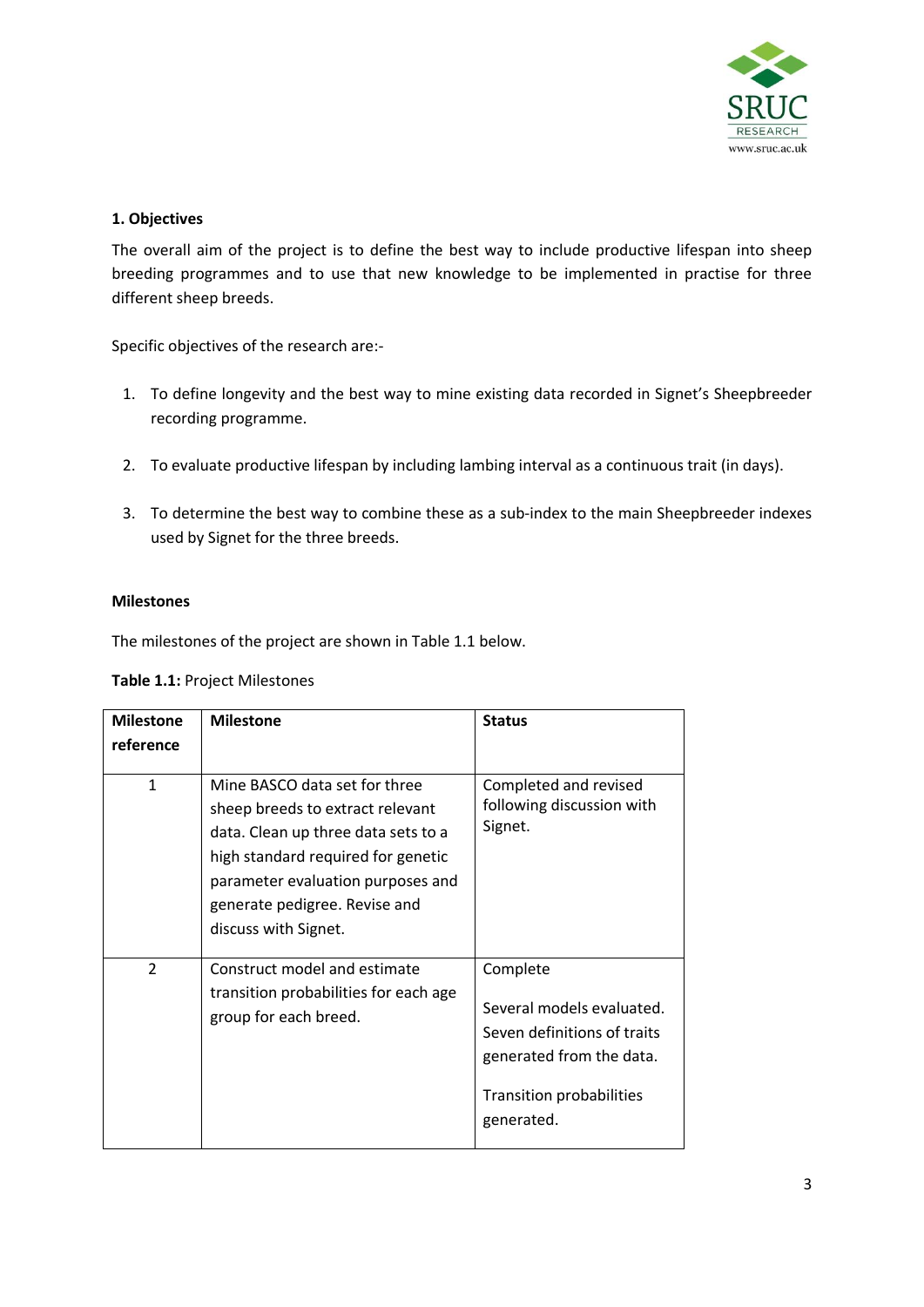

| 3                            | Estimate parameters and generate<br>EBVs for Lifespan (Objective 1) and<br>Lambing Interval (Objective 2) for<br>dead and live animals. Evaluate<br>results and report. | Parameters completed.                                                                                                        |
|------------------------------|-------------------------------------------------------------------------------------------------------------------------------------------------------------------------|------------------------------------------------------------------------------------------------------------------------------|
| 4                            | Estimate EBVs for lifespan and<br>lambing interval including sensitivity<br>analyses.                                                                                   | Complete for parameter<br>data set. EBVs for current<br>(whole) database in<br>progress.                                     |
| 5                            | <b>Construct Mathcad model and</b><br>evaluate Productive Lifespan sub-<br>index. Predict annual genetic<br>Improvements.                                               | Model completed.<br>Analyses will be completed<br>by 30 April 2016                                                           |
| 6                            | Provide recommendations to Signet<br>for including longevity into sheep<br>breeding programmes and write<br>final report.                                               | Completed                                                                                                                    |
| $\overline{7}$<br>(Optional) | Implementation of longevity into<br>sheep breeding programmes for<br>Signet                                                                                             | Code written into EGENES<br>extraction and evaluation<br>procedure, QA and<br>regression if EBV and<br>phenotypes completed. |

This report builds on the interim reports sent to Signet:-

1st interim report Feb 2015

2<sup>nd</sup> Interim report May 2015

3<sup>rd</sup> Updated interim report September 2015

Update notes on EBV implementation Feb 2016

#### **2. Trait definition**

Seven new trait definitions were originally investigated (see Interim Reports, February 2015, June 2015, September 2015), however, these were cut down to three of interest: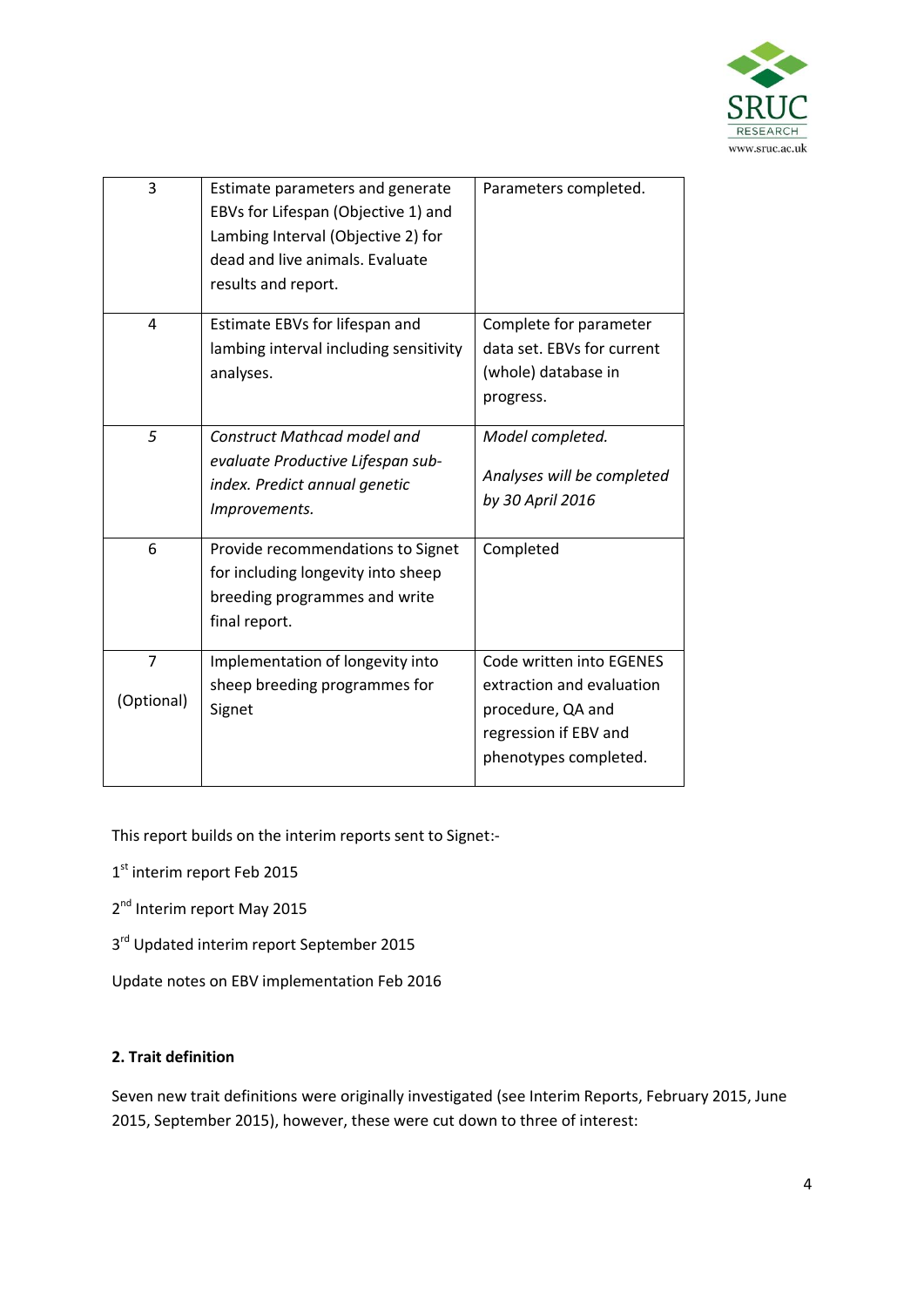

**Longevity (LONG)** – Age at last recorded lambing (in years), calculated only for animals born between 1980-2000.

**Age at first lambing (AFL)** – Age of the ewe at her first recorded lambing event (in years), calculated for ewes born between 1980 – 2011.

**Lambing interval (LI)** – Number of days between the ewes first and second lambing event, calculated for ewes born between 1980 – 2011.

#### **3. Materials and Methods**

#### **3.1. Summary of traits used for parameter estimation**

A summary of the data for the three traits for the Dorset, Lleyn and Texel breeds are shown in Tables 3.1, 3.2 and 3.3 respectively. Longevity data for ewes born between 1980 and 2000 were used, so that they could achieve their longevity potential. The Texel longevity analyses also considered data from ewes born between 1995 and 2000 due to the very large number of records (as larger data set was taking several days for the analyses to converge). Additionally, AFL for the Dorsets was split between those lambing as ewe lambs (before 1.8 years old) and those lambing as gimmers or older for the first time (1.8 years old and older) (See Appendix 1).

|                                                              | Table 3.1: Data summary for Dorset traits |                     |           |            |           |       |  |  |
|--------------------------------------------------------------|-------------------------------------------|---------------------|-----------|------------|-----------|-------|--|--|
| Data Used<br>Maximum<br>Trait<br>Minimum<br>Average<br>Count |                                           |                     |           |            |           |       |  |  |
| LONG                                                         | 14047                                     | Ewes born 1980-2000 | 1.2 years | 11.0 years | 3.7 years | 1.6   |  |  |
| AFL                                                          | 20816                                     | Ewes born 1980-2012 | 1.2 years | 3.5 years  | 2.0 years | 0.4   |  |  |
| П                                                            | 14648                                     | Ewes born 1980-2012 | 152 days  | 800 days   | 365 days  | 100.1 |  |  |
|                                                              |                                           |                     |           |            |           |       |  |  |

#### **Table 3.2: Data summary for Lleyn traits**

| Trait | Count | Data Used           | Minimum   | Maximum    | Average   | Std. Dev. |
|-------|-------|---------------------|-----------|------------|-----------|-----------|
| LONG  | 13652 | Ewes born 1980-2000 | 1.2 years | 12.0 vears | 3.7 years | 1.6       |
| AFL   | 30597 | Ewes born 1980-2011 | 1.2 vears | 3.4 vears  | 2.1 vears | 0.3       |
| п     | 18391 | Ewes born 1980-2011 | 251 days  | 797 days   | 390 days  | 94.5      |

#### **Table 3.3: Data summary for Texel traits**

| Trait             | Count | Data Used             | Minimum   | Maximum    | Average   | Std. Dev. |
|-------------------|-------|-----------------------|-----------|------------|-----------|-----------|
| LONG <sup>1</sup> | 24143 | Ewes born 1995 - 2000 | 1.2 years | 12.1 years | 4.0 years | 1.7       |
| LONG <sup>2</sup> | 84782 | Ewes born 1980 - 2000 | 1.2 years | 14.0 vears | 3.9 years | 1.7       |
| AFL               | 68236 | Ewes born 1995 - 2005 | 1.2 years | 3.4 years  | 2.2 years | 0.4       |
| П                 | 47656 | Ewes born 1995 - 2005 | 250 days  | 800 days   | 400 days  | 112.0     |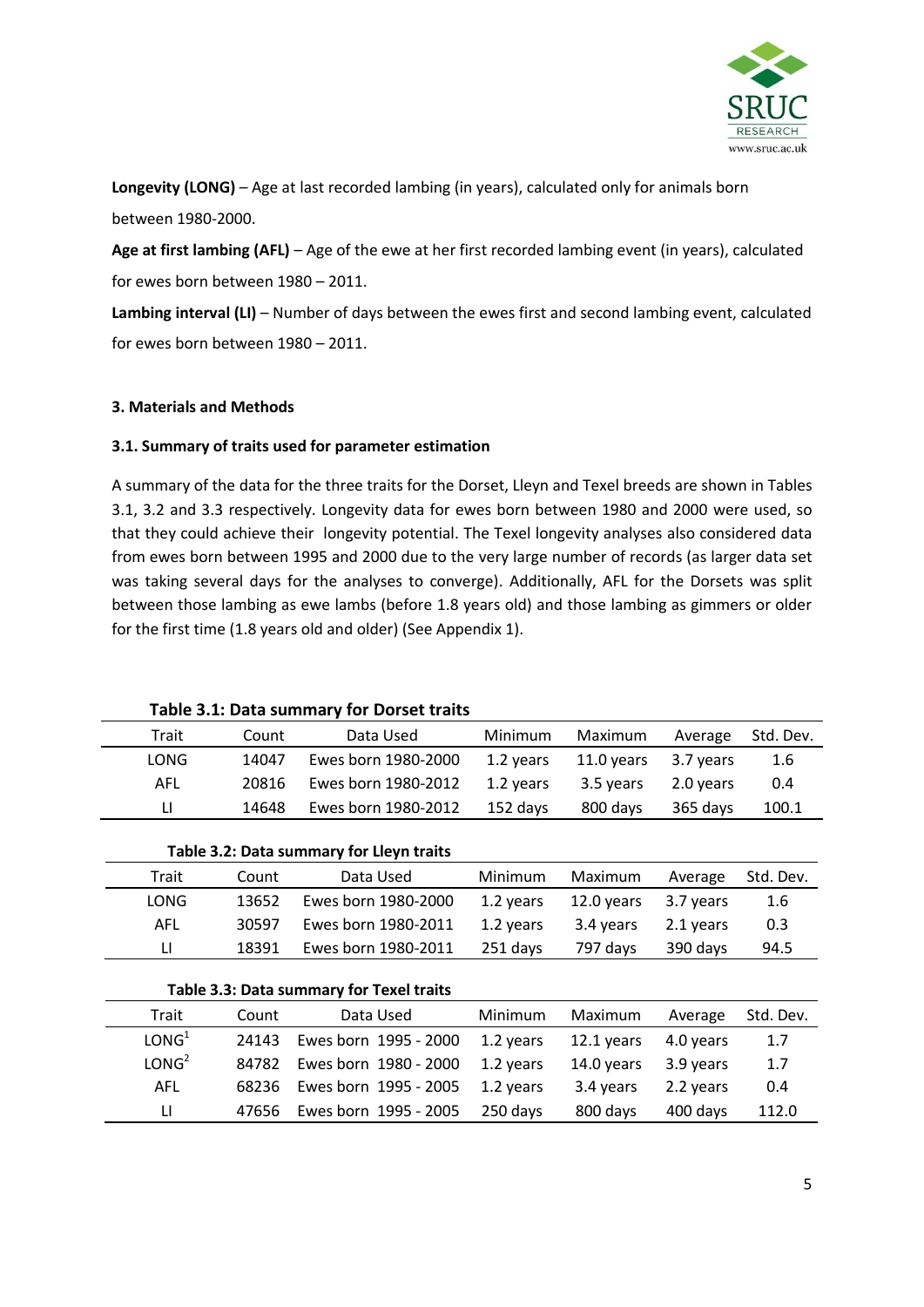

#### **3.2. Models used for analyses**

The univariate models using ASReml for the heritability estimation, for each breed are listed below.

# **Longevity = birth year + flock + age at first lambing + total litter size born + number of lambing events.**

**Dorset =** Total litter size born had 12 levels (from 1 to 12+); number of lambing events had 9 levels (1 to 9+).

**Lleyn =** Total litter size born had 14 levels (from 1 to 14+); number of lambing events had 7 levels (1 to 7+).

**Texel = T**otal litter size born had 14 levels (from 1 to 14+); number of lambing events had 8 levels (1 to 8+).

The number of ewes in each level, for total litter size born and number of lambing events are shown in Tables 3.4 and 3.5 respectively.

| analyses).                |              |             |                    |  |  |
|---------------------------|--------------|-------------|--------------------|--|--|
| Total litter size born    | Dorset Count | Lleyn Count | <b>Texel Count</b> |  |  |
| 1                         | 2210         | 1774        | 4777               |  |  |
| 2                         | 2659         | 2990        | 4747               |  |  |
| 3                         | 1783         | 1522        | 3520               |  |  |
| 4                         | 1754         | 1674        | 3104               |  |  |
| 5                         | 1399         | 1224        | 2404               |  |  |
| 6                         | 1176         | 1098        | 1846               |  |  |
| 7                         | 945          | 850         | 1306               |  |  |
| 8                         | 669          | 731         | 935                |  |  |
| 9                         | 509          | 528         | 575                |  |  |
| 10                        | 362          | 385         | 389                |  |  |
| 11                        | 207          | 302         | 238                |  |  |
| 12 (and above for Dorset) | 372          | 202         | 147                |  |  |
| 13                        |              | 136         | 79                 |  |  |
| 14 (and above)            |              | 234         | 76                 |  |  |

## **Table 3.4: Number of ewes according to their total litter size born (longevity trait analyses).**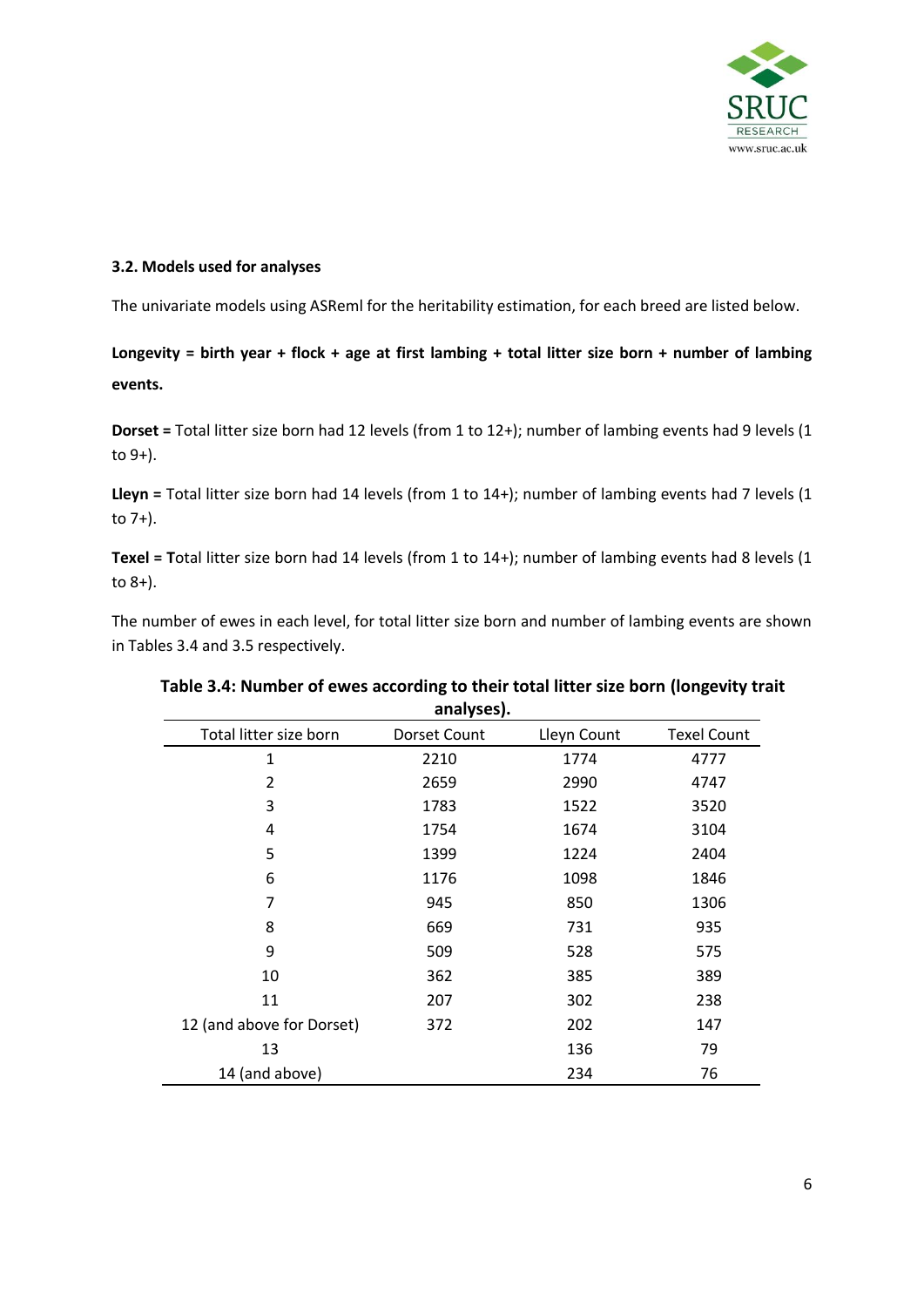

| Number of lambing events | Dorset Count | Lleyn Count | <b>Texel Count</b> |
|--------------------------|--------------|-------------|--------------------|
| 1                        | 4048         | 4707        | 7595               |
| 2                        | 3100         | 3294        | 5771               |
| 3                        | 2624         | 2417        | 4490               |
| 4                        | 1999         | 1569        | 3213               |
| 5                        | 1155         | 1001        | 1830               |
| 6                        | 653          | 460         | 820                |
| 7 and above              | 276          | 204         | 294                |
| 8 and above              | 116          |             | 130                |
| 9 and above              | 74           |             |                    |

| Table 3.5: Number of ewes according to the number of lambing events (longevity |  |
|--------------------------------------------------------------------------------|--|
| trait analyses).                                                               |  |

# **Age at first lambing (years) = lambing year + litter size of the ewe when she was born + (flock x birth year)**

**Dorset =** Lambing year ranged from 1981 – 2014 and also included season of birth, due to the ability of the Dorsets to lamb more than once each year. The litter size of the ewe at birth was between 1 and 4 and above. 461 different contemporary (flock x birth year) groups were fitted.

**Lleyn =** Lambing year ranged from 1982 – 2013 and the litter size of the ewe at birth was between 1 and 4 and above. 708 different contemporary (flock x birth year) groups were fitted.

**Texel =** Lambing year ranged from 1996 – 2008 and the litter size of the ewe at birth was between 1 and 4 and above. 1827 different contemporary (flock x birth year) groups were fitted.

# **Lambing Interval (days) = age at first lamb + lambing year + previous litter size born + (flock x birth year)**

**Dorset =** Where age at first lambing ranged from 1.2 years up to 3.5 years and the lambing-year(plus season) effect had 123 different levels (19821 – 20141) Previous litter size born had 4 levels (1 – 4 and above).

**Lleyn =** Where age at first lambing ranged from 1.2 years up to 3.2 years, the lambing year ranged 1981 – 2012. Previous litter size born had 4 levels  $(1 - 4$  and above).

**Texel =** Where age at first lambing ranged from 1.2 years up to 3.4 years, the lambing year ranged from 1996 – 2008. Previous litter size born had 4 levels  $(1 - 4$  and above).

Genetic and phenotypic correlations were estimated using bivariate analyses in ASReml.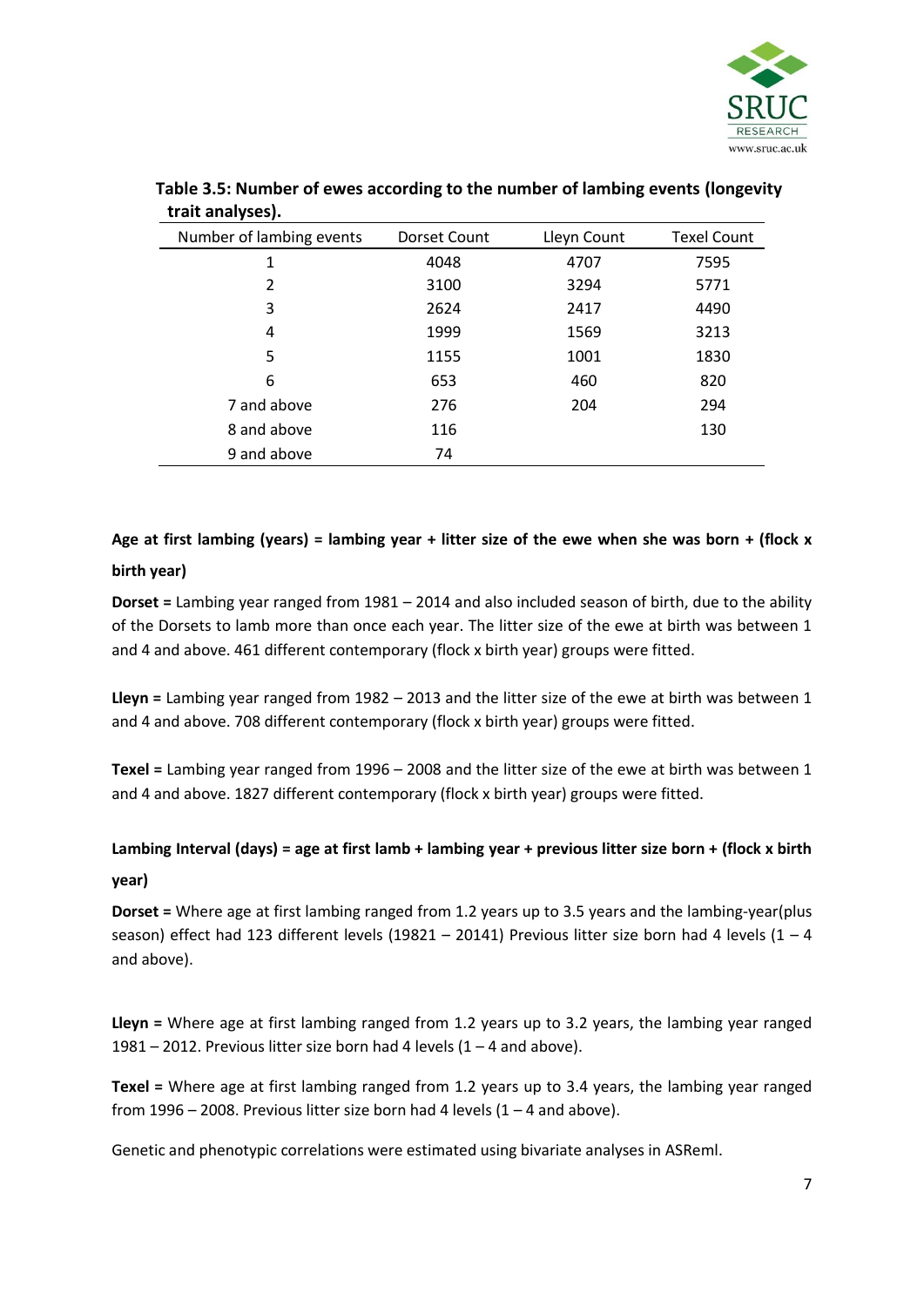

#### **4. Results and Discussion**

#### **4.1. Summary parameter estimates**

The genetic parameters estimated for the Dorsets, Lleyns and Texels are shown in Tables 4.1, 4.2 and 4.3 respectively.

| Table 4.1: Genetic parameters estimated for the Dorset longevity traits. |               |          |                                                                         |              |  |  |  |
|--------------------------------------------------------------------------|---------------|----------|-------------------------------------------------------------------------|--------------|--|--|--|
| Trait                                                                    | <b>Direct</b> | Residual | Phenotypic                                                              | Heritability |  |  |  |
| <b>LONG</b>                                                              | 0.014         | 0.114    | 0.12(0.002)                                                             | 0.11(0.01)   |  |  |  |
| <b>AFL</b>                                                               | 0.007         | 0.028    | 0.03(0.0004)                                                            | 0.20(0.02)   |  |  |  |
| LI                                                                       | 424.77        | 3016.06  | 3440.80 (42.66)                                                         | 0.12(0.02)   |  |  |  |
|                                                                          |               |          |                                                                         |              |  |  |  |
|                                                                          |               |          |                                                                         |              |  |  |  |
|                                                                          |               |          | Table 4.2: Genetic parameters estimated for the Lleyn longevity traits. |              |  |  |  |
| <b>Trait</b>                                                             | Direct        | Residual | Phenotypic                                                              | Heritability |  |  |  |
| <b>LONG</b>                                                              | 0.004         | 0.080    | 0.08(0.001)                                                             | 0.05(0.01)   |  |  |  |
| <b>AFL</b>                                                               | 0.0003        | 0.002    | 0.002(0.00002)                                                          | 0.14(0.01)   |  |  |  |
| п                                                                        | 10.38         | 175.97   | 186.35 (2.01)                                                           | 0.06(0.01)   |  |  |  |
|                                                                          |               |          |                                                                         |              |  |  |  |
|                                                                          |               |          |                                                                         |              |  |  |  |
| Table 4.3: Genetic parameters estimated for the Texel longevity traits.  |               |          |                                                                         |              |  |  |  |
| Trait                                                                    | Direct        | Residual | Phenotypic                                                              | Heritability |  |  |  |
| <b>IONG</b> <sup>1</sup>                                                 | 0.0004        | 0.144    | 0.144(0.001)                                                            | 0.003 (0.01) |  |  |  |

| LONG <sup>1</sup> | 0.0004 | 0.144  | 0.144(0.001)   | 0.003(0.01)  |
|-------------------|--------|--------|----------------|--------------|
| LONG <sup>2</sup> | 0.002  | 0.149  | 0.151(0.001)   | 0.015(0.003) |
| AFL               | 0.0004 | 0.004  | 0.004(0.00002) | 0.10(0.01)   |
| Н                 | 13.89  | 337.95 | 351.83 (2.37)  | 0.04(0.01)   |
|                   |        |        |                |              |

The heritability estimates presented here for Longevity differ slightly (the maximum difference is +/-2%) from those presented in previous reports. This is due to the different data structure used between the different analyses. Although the model has remained the same, the current data has had all records from contemporary groups (flock x birth year) with less than 10 ewes (less than 20 ewes for the Texels) represented removed. In addition, previously, for the Texel analyses, data from flocks with less than 100 ewes represented in the data were removed. This was changed in the current analyses with those in a contemporary group of less than 20 removed.

The heritability estimates for Age at first lambing have fallen from 0.31 for both the Dorsets and Lleyns to 0.20 and 0.14 respectively. The Texel estimate has also fallen from 0.16 to 0.10. The variance components observed have also reduced. This is again primarily down to the different data structure. In addition to removing records from smaller contemporary groups, data from all ewes born before 1980 was also removed for this trait. The initial model has also been slightly altered by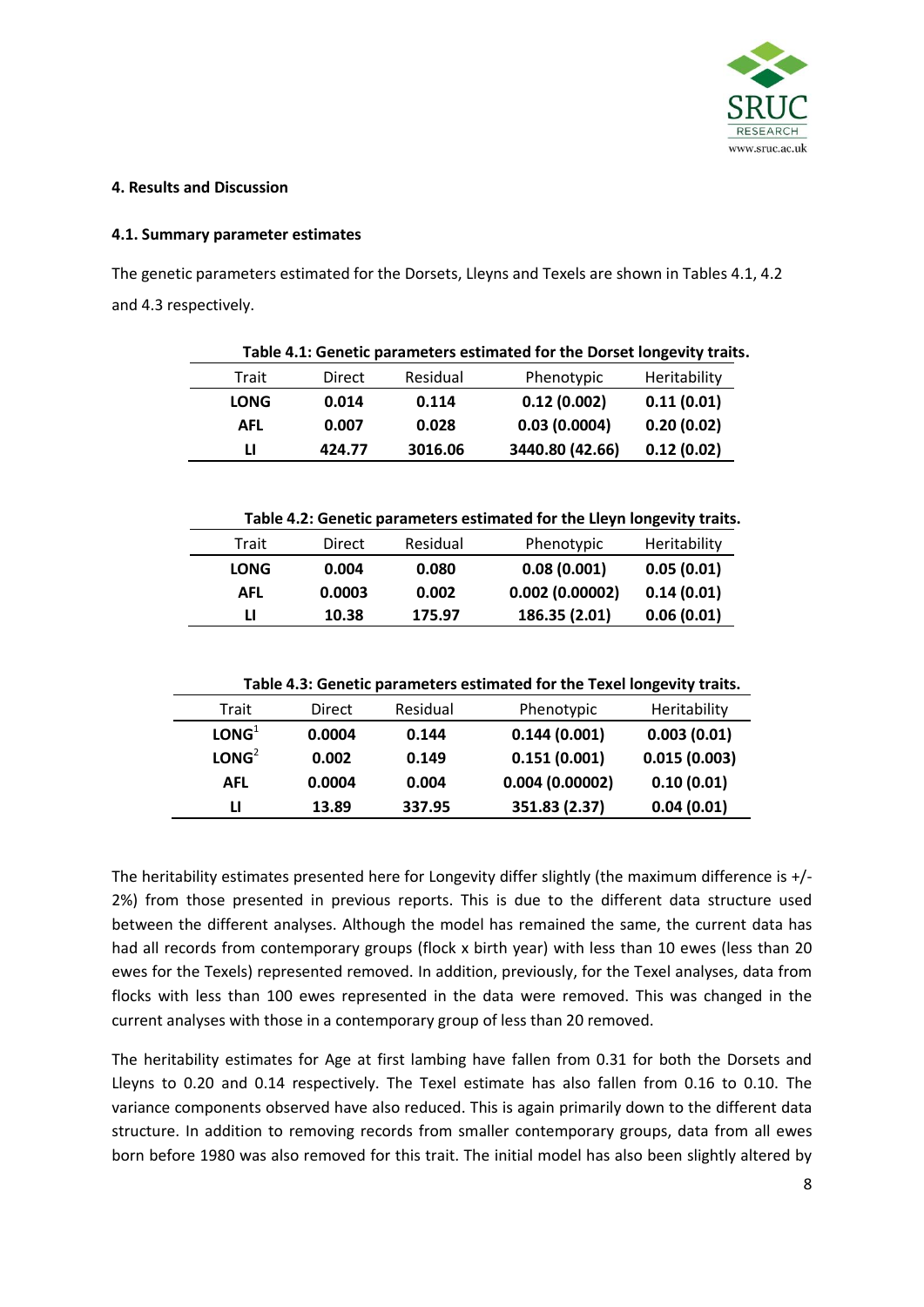

including the interaction between the birth year and flock of birth of the ewe and the inclusion of year-season of lambing for the Dorset ewes.

The Lambing interval heritability estimates have also changed slightly from those reported previously. In addition to the data structure changes mentioned previously, the model for this trait has been altered by replacing age at lambing (as in the original model) with age at first lambing. The interaction between birth year and flock of birth of the ewe has now been included as well as the year-season of lambing for the Dorset ewes

#### **4.2. Correlations among the traits.**

Genetic and phenotypic correlations between the three traits were estimated using bivariate analyses in ASReml (Table 4.4 and Table 4.5). Bivariate analyses were attempted using data from Texel ewes born between 1995 – 2005, unfortunately however, problems arose with convergence, due to the particularly low heritability estimated for longevity and so the correlations are not reported here. Across both the Dorset and Lleyn analyses, positive genetic correlations were observed between longevity and both age at first lambing and lambing interval. The correlations observed between age at first lambing and lambing interval were both negative in terms of the phenotypic correlations observed. However, differences in the genetic relationship between these two traits were observed with the genetic correlations for the Dorsets being positive (0.25), but the genetic correlation estimated for the Lleyns being negative (-0.19).

| Iongevity traits - Dorsets. |            |               |            |  |  |  |
|-----------------------------|------------|---------------|------------|--|--|--|
| Trait                       | LONG       | AFL           |            |  |  |  |
| LONG                        |            | 0.74(0.05)    | 0.55(0.06) |  |  |  |
| AFL                         | 0.54(0.01) |               | 0.27(0.07) |  |  |  |
| П                           | 0.45(0.01) | $-0.19(0.01)$ |            |  |  |  |

# **Table 4.4: Genetic (above diagonal) and phenotypic (below diagonal) correlations between the**

| Table 4.5: Genetic (above diagonal) and phenotypic (below diagonal) correlations between the |
|----------------------------------------------------------------------------------------------|
| three longevity traits – Lleyns.                                                             |

| Trait | LONG       | AFL           |               |
|-------|------------|---------------|---------------|
| LONG  |            | 0.31(0.08)    | 0.25(0.09)    |
| AFL   | 0.16(0.01) |               | $-0.14(0.05)$ |
| LI    | 0.10(0.01) | $-0.12(0.01)$ |               |

The genetic correlations observed between Age at first lambing and Longevity for the Dorsets remains relatively high (the previous estimate was 0.87), which will again be influenced by the changes already discussed in terms of data structure and model used. Despite similar changes in the data and model structure, the Lleyn estimate remains very similar to the estimate presented in the earlier reports (0.30). Both these results suggest that the longer it takes a ewe to have her first lamb, the longer she will remain in the flock. It should be noted that the vast majority of ewes in the Lleyn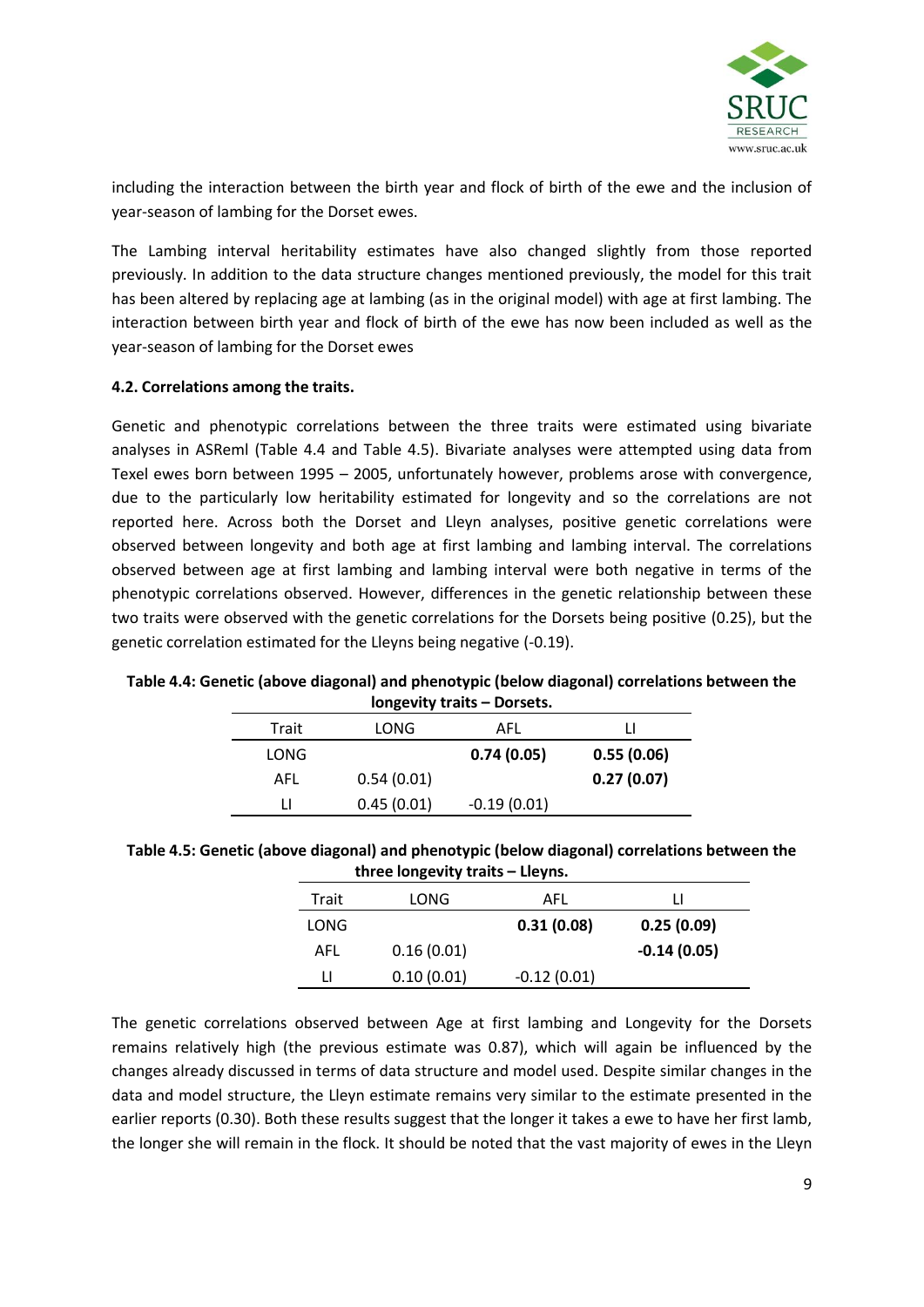

dataset (and the Texel dataset) lambed for the first time at 1.8 years old or older, however the Dorsets had a wider distribution for age at  $1<sup>st</sup>$  lambing with 25% of the ewes represented in the data lambing before 1.8 years old. As a result of this, additional analyses were carried out separating those lambing early (before 1.8 years old) and those lambing from 1.8 years old and onwards. The results are presented in Appendix 1.

The genetic correlations estimated between Longevity and Lambing Interval were previously very high for both Dorsets and Lleyns (>0.81). The correlations observed in the present analyses were 0.55 and 0.25 for the Dorsets and Lleyns respectively. Although the strength of the correlations have reduced, the relationship between the traits is still significant indicating that ewes that have longer intervals between lambing events live longer. Biologically this sounds sensible as the longer the intervals between lambing could reduce the number of times the ewe goes through the high risk period, to her health, of the lambing process and subsequent rearing. Also, if ewes miss a lambing it means that she has had to work less than those that have a lamb every year.

The correlations observed between Age at first lambing and Lambing Interval have increased when compared with those estimated previously, but the direction of the relationships remain similar. The genetic and phenotypic correlations estimated for the Lleyns were negative (-0.14 and -0.12 respectively) suggesting that ewes that lamb for the first time at an older age will have a lower lambing interval for her second lambing, perhaps due to the fact she is more mature or in a fitter condition when she does lamb for the time, and is therefore able to recover quicker. However, the results for the Dorsets are somewhat different due to a moderately positive genetic correlation (0.27) but a negative phenotypic correlation (-0.19). This difference could be accounted for by the management on farm. For example is ewes lamb for the first time at a young age, the farmer may wait a bit longer to put them back in lamb. The positive genetic correlation however indicates that they may in fact have the genetic potential to cope with a shorter interval between the first and second lambing. For a breed such as the Dorset this would seem plausible as we know they can lamb at shorter intervals than other breeds, but the management on certain farms may mean that they don't necessarily get to display this.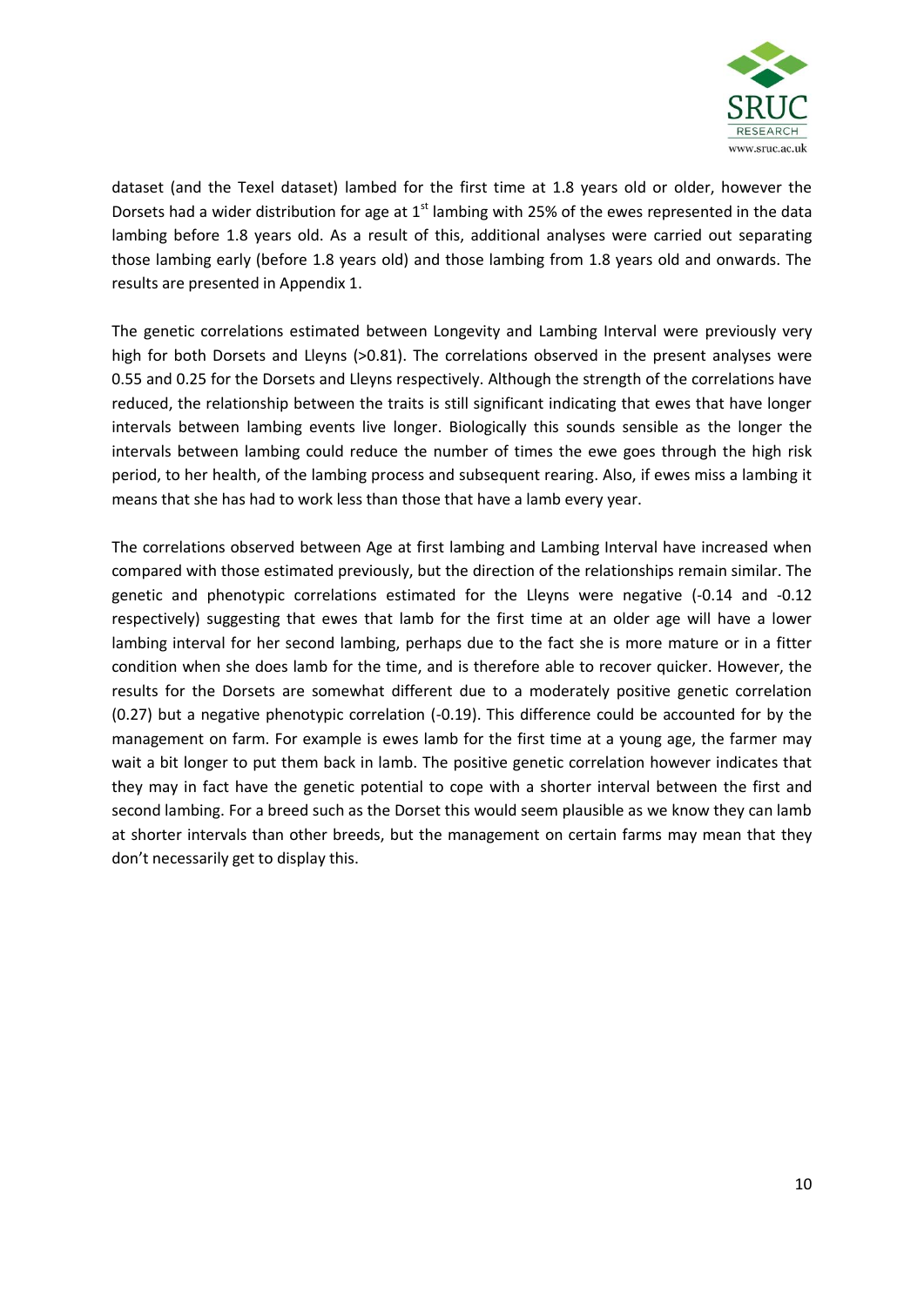

#### **5. Data editing and extraction**

Data extracted from the Signet database, for the three breeds, were edited using the following criteria for the parameter estimation:-.

- All animals born on the  $15<sup>th</sup>$  of March, with unknown sires, were removed.
- Outliers for age at first lambing were removed, with only those between 1.2 and 3.5 years old retained.
- Outliers for lambing interval were also removed, with only those between 125 and 800 days between consecutive lambings retained.
- Records with missing values for lambing interval removed.
- All embryo transfer ewes were removed as were all animals with no sire and dam information or flock information.
- All animals born before 1980 removed.
- All contemporary groups (birth year x flock) less than 10 (20 for Texels) were removed.

In addition, the extraction rules for the EBVs are embedded in the EGENES data extraction procedure as follows:-

- All ewes with any ET progeny are discarded
- Lambs must have Genetic Dam Id  $\neq$  0 and valid date of birth
- Lambing Interval as the difference between  $1<sup>st</sup>$  and  $2<sup>nd</sup>$  lambing (days): kept between 125-1000 days (otherwise missing -1)
- Lambing interval penalty: if between 730-1000, become 764 (2 years and 2 cycles)
- Age at first lambing (years): kept between 0.9-5 (otherwise missing -1)
- age at last lambing (years): kept between 0.9-5 (otherwise missing -1)
- cumulative LSB: max 25 (over 25 changed to be 25)
- number of lambing events: max 12 (over 12 changed to be 12)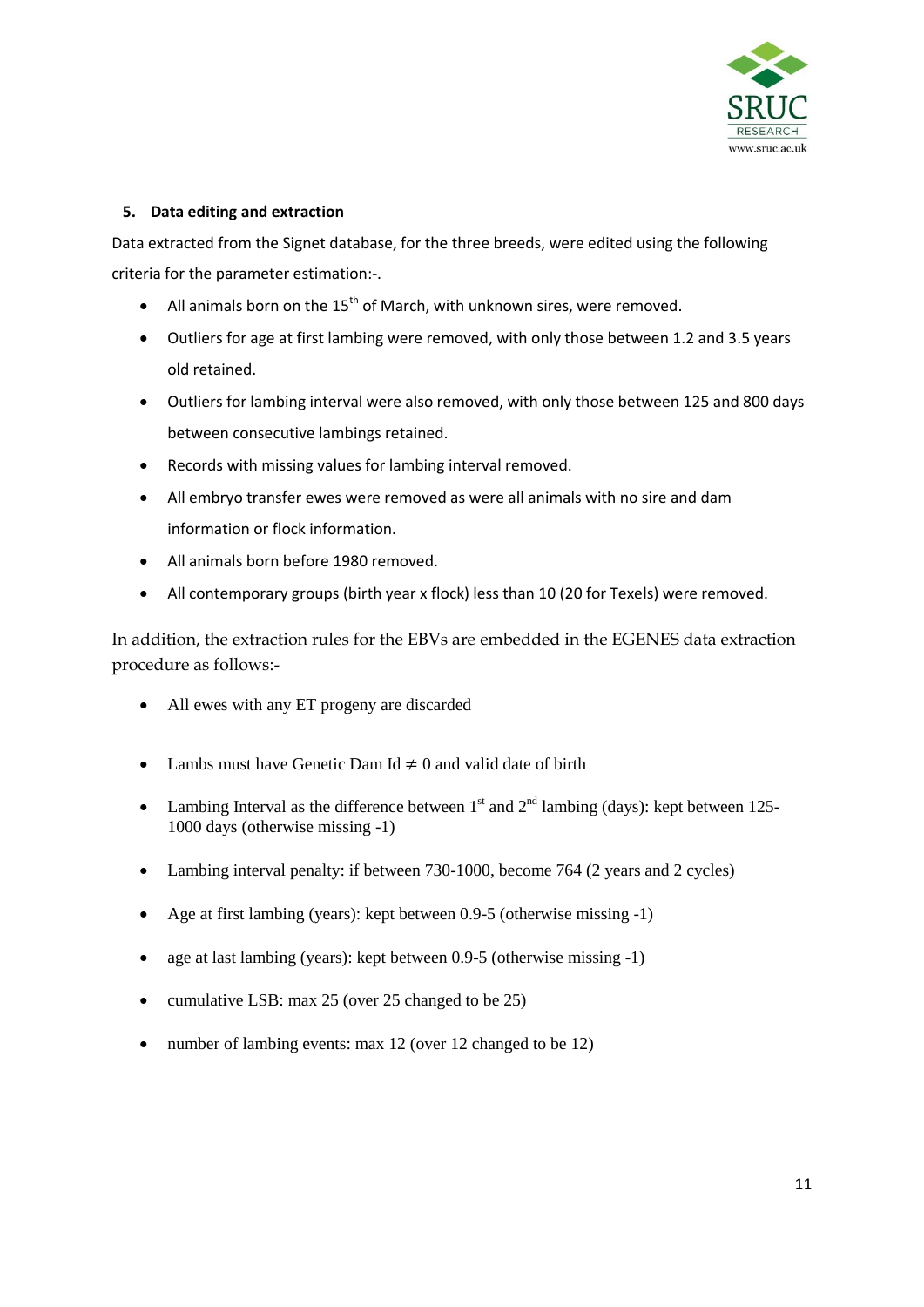

#### **6. Overall Conclusions**

The parameters give new insight into the biology of the maternal ewe, in general they are under low genetic control and are within the anticipated range for fertility traits in livestock. The three traits described in this final report are recommended to be suitable new maternal traits for the breeds investigated.

The estimate of heritability for Texels was very low. Two interpretations can be concluded from this. First, that longevity in Texels is negligible and therefore is not a heritable trait. Second, that 'true' longevity is being masked by management (e.g. by keeping ewes for longer than they otherwise should possibly because of their high monetary value). Again, there are two recommendations that can be drawn from this, 1) Longevity should not be included in Texel sheep breeding programmes, or 2) include it because the biological interpretation is, that there is an underlying genetic basis to longevity (however small) and there is no rationale for Texels to be any different to other sheep (indeed the phenotypic variances for Longevity are similar to the Dorsets). If (2) is accepted, and using the evidence from Figures A5 and A6 , then including longevity as a breeding goal for Texels can indeed be justified.

The alternative for Texels is to use proxy traits for longevity such as disease and functional fitness traits which may be better predictors of longevity compared to the age at which a ewe is recorded for the last time in the recorded flock.

As these traits ordinarily have a low genetic basis, the parameters were very sensitive to the models and data cohorts used for analyses, which, over the course of the project, have been exhaustively researched. They also differ according to the breed, which leads us to conclude that separate parameters should be implemented according to the breed.

Even though Age at first lambing trait consistently has the highest heritability, it has very low genetic variance in all breeds. Despite this, the EBVs and regression of EBV on daughter phenotype graphs indicate that selection for this trait will result in a genetic change in the expected direction.

According to the results, in the Dorset and Lleyn breeds, the information shows both at a genetic and phenotypic level:-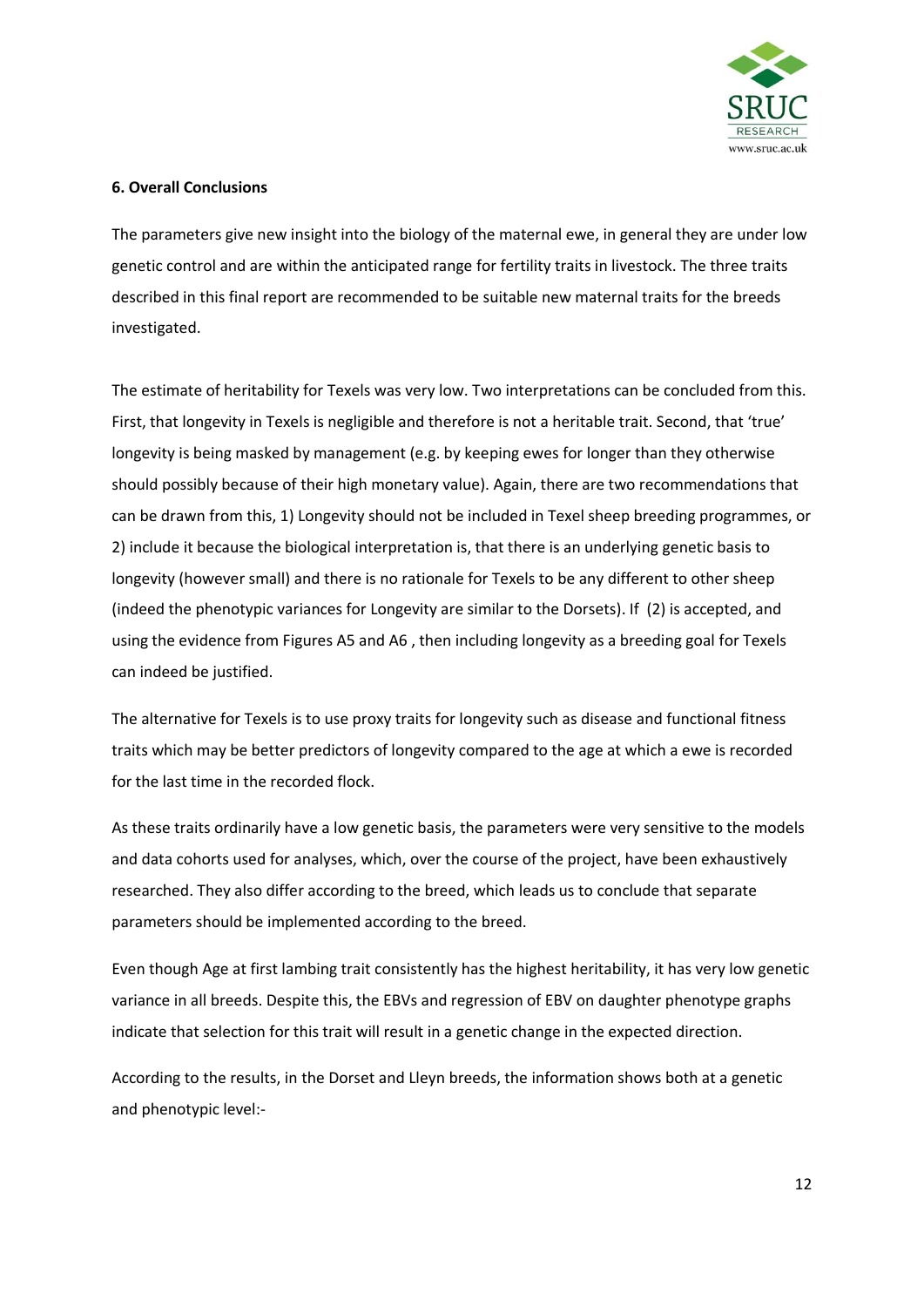

- 1. The age of the ewe at her first lambing will influence the length of time she will remain in the flock, with older ewes at first lambing having higher longevity.
- 2. Ewes with longer lambing interval between  $1<sup>st</sup>$  and  $2<sup>nd</sup>$  lambing also have higher longevity.

For Dorsets (all ewes data set and gimmers and older only dataset)

1. At a genetic level for all ewes, those that are younger at their first lambing have the potential to be more fertile as they have subsequently shorter lambing interval between  $1<sup>st</sup>$ and  $2^{nd}$  lambing. At a phenotypic level this ability may be masked by management decision to delay quick re-breeding younger ewes.

For Lleyn and Dorset ewe lambs

1. Both phenotypically and genetically younger ewes lambing for the first time have longer lambing intervals.

It is possible that ewes lambing for the first time at a young age, take longer to recuperate leading to a higher proportion of these not conceiving for their 2<sup>nd</sup> lambing.

All of the QA data analyses in Appendix 2 show positive correlations between sire genotype and offspring phenotype, indicating that despite low genetic parameters, it is possible to differentiate animals with high and low EBVs for all traits.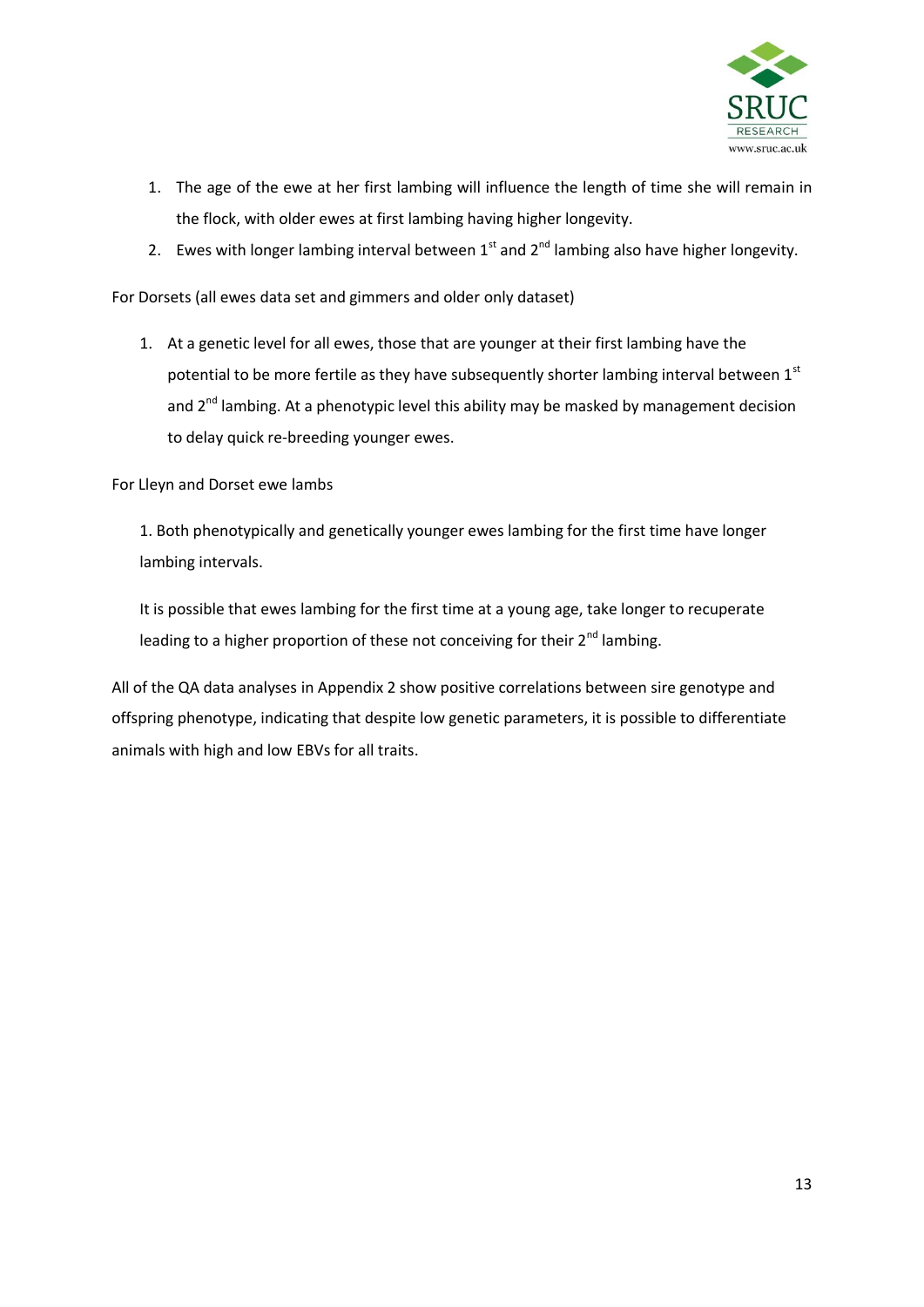

#### **Appendix 1: Age at first lambing – Additional Analyses**

Additional analyses were done to disentangle the impact of ewe age on parameter estimations for the Dorset breed.

When only Dorset ewe lambs (AFLEL) were considered (those lambing before 1.8 years old), there were 119 different lambing year season effects (ranging from 19811 – 20141) and 256 different contemporary groups (flock x birth year). Similarly, for those lambing for the first time later (1.8 years old and older), or in other words from gimmers onwards (AFL<sup>GO</sup>), there were 123 different lambing year season effects (ranging from 19811 – 20134) and 452 different contemporary groups (flock x birth year). The data summaries are shown in Table A1.

#### **Table A1. Data summary for Age at 1st lambing**

| Trait                        | Count | Data Used           | Minimum   | Maximum   | Average   | Std. Dev. |
|------------------------------|-------|---------------------|-----------|-----------|-----------|-----------|
| AFL <sup>EL</sup>            | 5133  | Ewes born 1980-2012 | 1.2 vears | 1.7 vears | 1.4 vears | 0.2       |
| $AFL^{GO}$                   | 15683 | Ewes born 1980-2012 | 1.8 vears | 3.5 years | 2.1 vears | 0.3       |
| AFL <sup>EL</sup> – Ewe lamb |       |                     |           |           |           |           |

analyses AFL<sup>GO</sup> – Gimmer and

older analyses

The variance components estimated from the two analyses are shown in Table A2.

|                                                                                                  | Table A2. Genetic parameters estimated for Age at 1 Tiambing. |          |               |              |  |  |  |  |
|--------------------------------------------------------------------------------------------------|---------------------------------------------------------------|----------|---------------|--------------|--|--|--|--|
| Trait                                                                                            | Direct                                                        | Residual | Phenotypic    | Heritability |  |  |  |  |
| AFL <sup>EL</sup>                                                                                | 0.003                                                         | 0.004    | 0.007(0.0001) | 0.39(0.04)   |  |  |  |  |
| $AFL^{GO}$                                                                                       | 0.006                                                         | 0.022    | 0.03(0.0003)  | 0.23(0.02)   |  |  |  |  |
| $\overline{AFL}^{EL}$ – Ewe lamb<br>analyses<br>AFL <sup>GO</sup> - Gimmer and<br>older analyses |                                                               |          |               |              |  |  |  |  |

## **Table A2. Genetic parameters estimated for Age at 1st lambing.**

The heritabilities estimated were moderate for both analyses, with the estimate for the ewes lambing before 1.8 years old (AFL<sup>EL</sup>) the higher of the two. The correlations estimated with the other traits are shown in Table A3 and A4.

#### **Table A3. Genetic (above diagonal) and phenotypic (below diagonal) correlations between the Age at first lambing (those below 1.8 years old) AFLEL**

| Trait             | LONG       | AFL           |               |
|-------------------|------------|---------------|---------------|
| LONG              |            | 0.08(0.08)    |               |
| AFL <sup>EL</sup> | 0.19(0.02) |               | $-0.13(0.09)$ |
| Ħ                 |            | $-0.13(0.01)$ |               |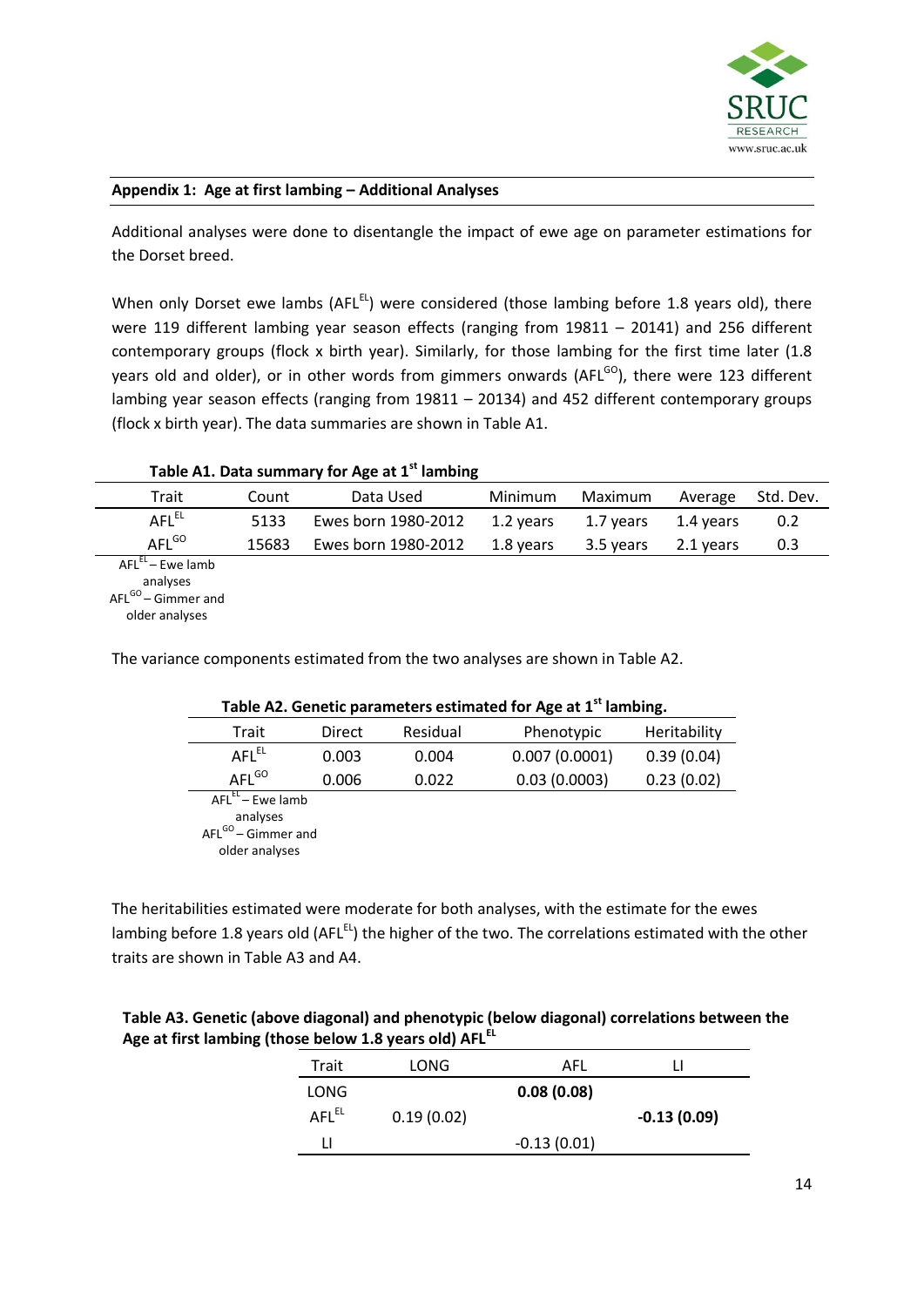

Interestingly, the genetic correlations between AFL and LI for the Dorset ewe lambs follows the same direction and order of magnitude as those for Lleyn (Table 4.5). The same correlations for the older Dorset ewes in Table A4 follows the same direction as that for all Dorset ewes in Table 4.4. The interpretation of these is, that ewe lambs lambing are more likely to have longer lambing intervals (i.e. less likely to conceive the following year) whereas it is the gimmers and older ewes that are driving the correlations seen in Table 4.4 and below in Table A4.

| Table A4. Genetic (above diagonal) and phenotypic (below diagonal) correlations between the |
|---------------------------------------------------------------------------------------------|
| Age at first lambing (those 1.8 years old and older) AFL <sup>GO</sup>                      |

| Trait | LONG       | AFL           |            |
|-------|------------|---------------|------------|
| LONG  |            | 0.48(0.5)     |            |
| AFL   | 0.57(0.01) |               | 0.51(0.07) |
| Н     |            | $-0.14(0.01)$ |            |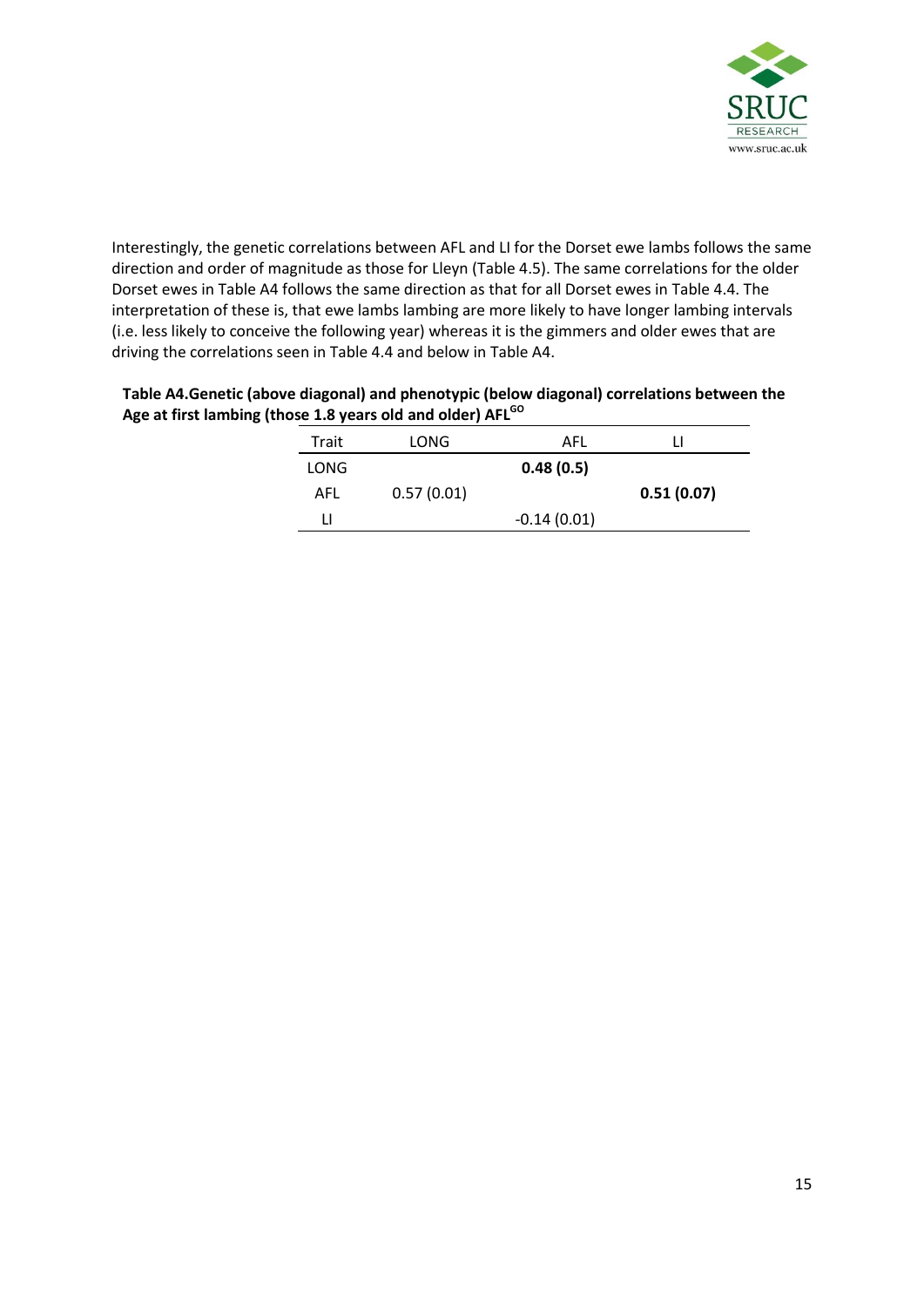

#### **Appendix 2: Implementation of EBVs**

The implementation of the EBVs included several QA steps including analyses of EBV distribution and outliers, and regression of sire EBVs against the residual phenotypic performance of daughters. Only sires with 10 or more offspring were included in the data.

The accuracy of the EBVs for all traits is shown in the following tables for each breed.

#### **Dorset**

|           | Accuracy |                  |      |      |  |  |
|-----------|----------|------------------|------|------|--|--|
|           | min      | sd<br>max<br>avg |      |      |  |  |
| н         | 0        | 0.96             | 0.29 | 0.16 |  |  |
| AFL       | 0        | 0.98             | 0.42 | 0.21 |  |  |
| Longevity | 0        | 0.99             | 0.48 | 0.23 |  |  |

**Lleyn**

|           |     | Accuracy         |      |      |  |  |  |
|-----------|-----|------------------|------|------|--|--|--|
|           | min | sd<br>max<br>avg |      |      |  |  |  |
| survival  | 0   | 0.97             | 0.22 | 0.18 |  |  |  |
| Н         | 0   | 0.95             | 0.29 | 0.15 |  |  |  |
| AFL       | 0   | 0.98             | 0.45 | 0.20 |  |  |  |
| Longevity | 0   | 0.95             | 0.35 | 0.16 |  |  |  |

**Texel**

|           |     | Accuracy         |      |      |  |  |  |
|-----------|-----|------------------|------|------|--|--|--|
| 20082780  | min | sd<br>max<br>avg |      |      |  |  |  |
| survival  | 0   | 0.97             | 0.28 | 0.14 |  |  |  |
| ı۱        | 0   | 0.98             | 0.27 | 0.11 |  |  |  |
| AFL       | 0   | 0.97             | 0.36 | 0.14 |  |  |  |
| Longevity | 0   | 0.99             | 0.28 | 0.11 |  |  |  |

#### **Longevity**

#### **Dorset Longevity EBVs**

The distribution of sire breeding values (for 389 sires with over 10 offspring represented in the data) is shown in Figure A1. The minimum breeding value was -0.066, the maximum was 0.089. The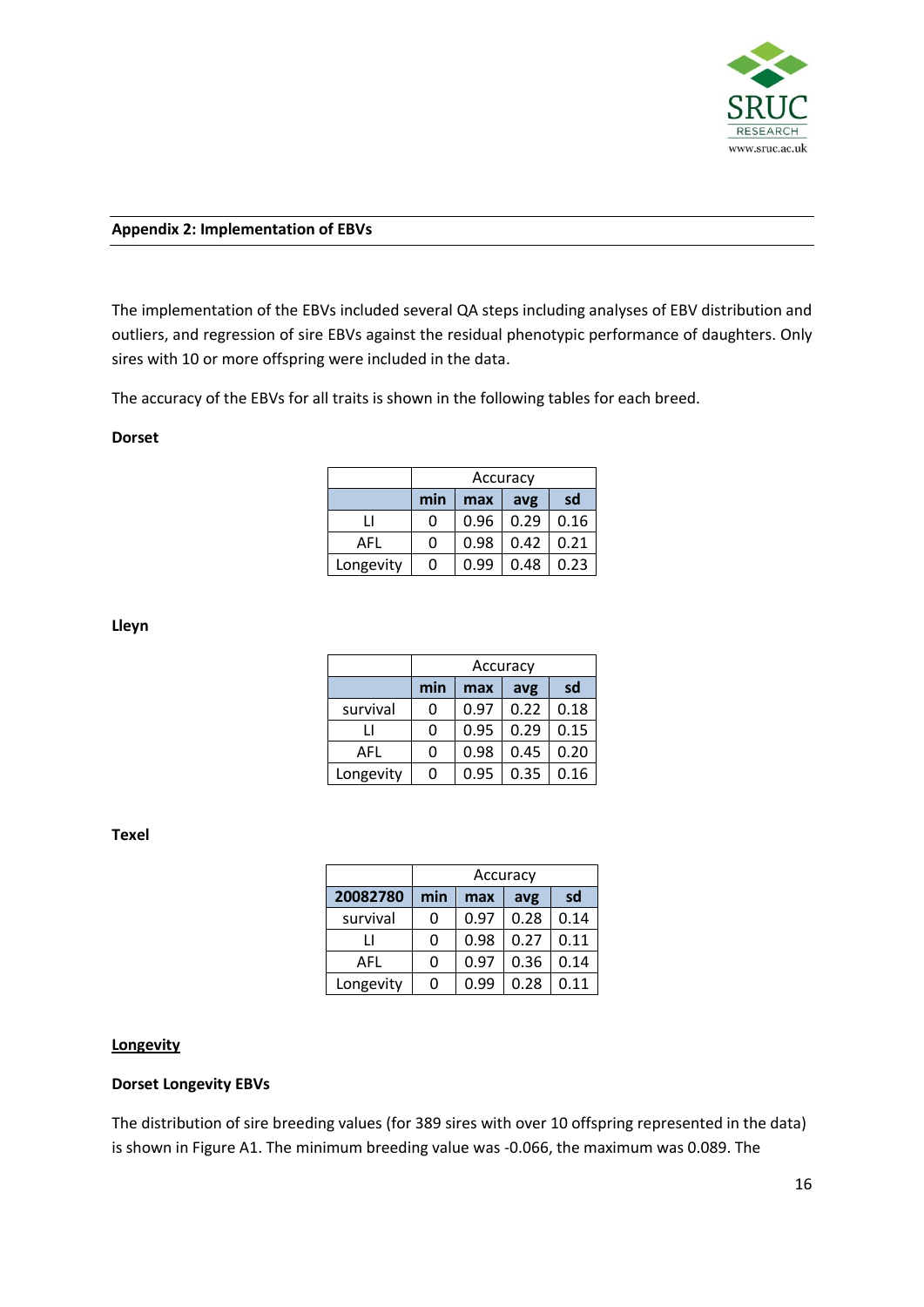

average breeding value was 0.The regression of sire EBVs against the residual phenotypic performance of daughters is shown in Figure A2 and the extreme animals are in Tables A5 and A6.



**Figure A1: DORSET Distribution of sire breeding values for Longevity** 



**Figure A2: DORSETS Regression of sire EBV vs daughter longevity**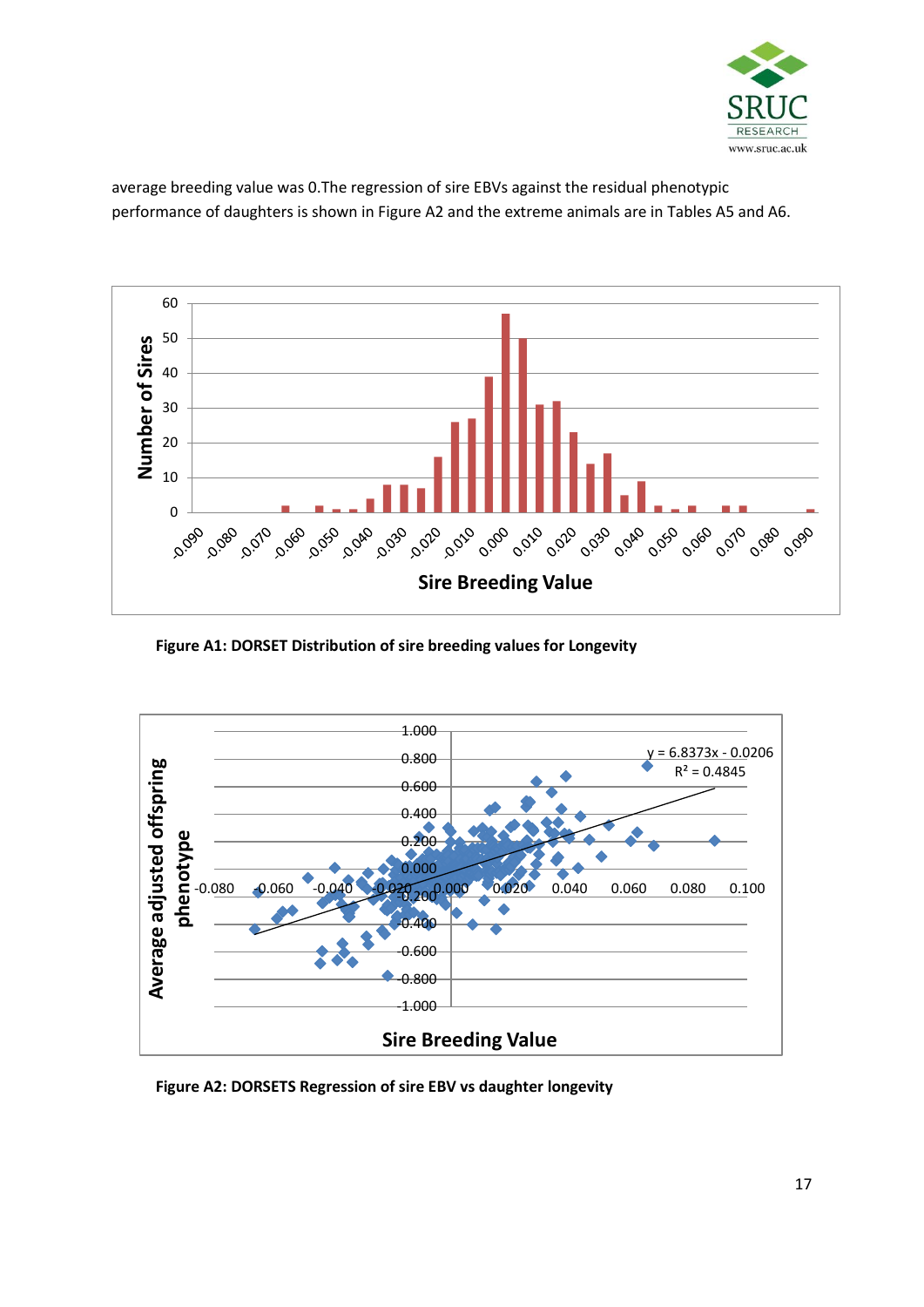

#### **Dorset Longevity – Extreme Animals**

In general, the distribution of the sire breeding values followed a normal pattern, with the majority of values falling between -0.070 and 0.070. However, sire number 5726273 did have a 'high' breeding value of 0.089. The sire with the lowest breeding value, although still within the range of - 0.070 and 0.070 was sire number 6268364 (-0.066).

Looking at these sires in more detail:

Sire 5726273 (breeding value of 0.089)

119 animals represented in the dataset (has 482 progeny according to BASCO) Interval range for these 119 animals: 1.4 years – 9.1 years, with an overall average of 4.5

years.

No parent information (born in 1991) By contemporary group (Table A5):

| <b>Contemporary Group</b> | , o<br>Count of offspring | Minimum | Maximum | -0<br>Average |
|---------------------------|---------------------------|---------|---------|---------------|
| 3206619981                | 13                        | 2.0     | 3.0     | 2.8           |
| 3206619991                | 3                         | 2.1     | 2.1     | 2.0           |
| 3211019981                | 9                         | 3.0     | 7.1     | 6.0           |
| 3221419981                | 7                         | 5.0     | 9.1     | 7.2           |
| 3223119981                | 5                         | 2.3     | 5.0     | 3.2           |
| 3225519981                | 8                         | 2.0     | 8.0     | 5.3           |
| 3230819981                | 2                         | 3.0     | 7.0     | 5.0           |
| 3239319981                | 27                        | 1.4     | 8.1     | 4.8           |
| 3239319991                | 24                        | 2.1     | 8.0     | 4.8           |
| 3239320001                | 9                         | 2.1     | 5.3     | 3.8           |
| 3263019981                | 10                        | 2.1     | 3.5     | 2.9           |
| 3292419981                | 2                         | 5.9     | 9.0     | 7.5           |

#### **Table A5. Contemporary group information for Sire 5726273 for longevity**

Sire 6268364 (breeding value of -0.066)

40 animals represented in the dataset (has 490 progeny according to Basco webpage) Interval range for these 40 animals: 1.4 years – 5.3 years, with an overall average of 3.4 years.

No parent information (born in 1984)

By contemporary group (Table A6):

|                           | Table A6. Contemporary group information for Sire 6268364 for longevity |         |         |         |
|---------------------------|-------------------------------------------------------------------------|---------|---------|---------|
| <b>Contemporary Group</b> | Count of offspring                                                      | Minimum | Maximum | Average |
| 32077198612               | Q                                                                       | 2.8     | 5.3     | 42      |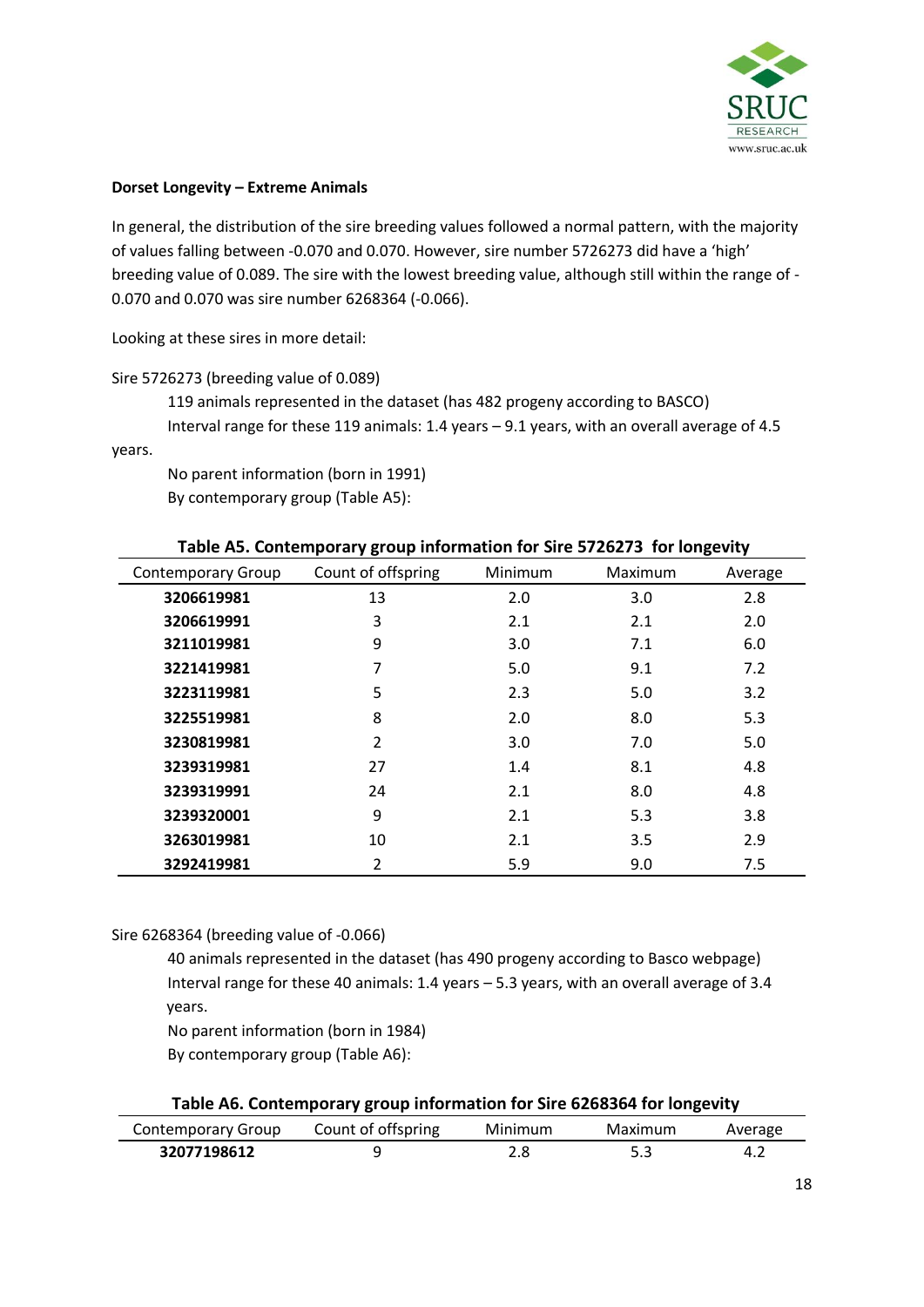

| 32077198613 |    | 4.9 | 4.9 | 4.9 |
|-------------|----|-----|-----|-----|
| 32077198715 | 11 | 1.4 | 4.4 | 3.2 |
| 32077198716 | 8  | 2.6 | 3.9 | 3.4 |
| 32077198717 | Λ  | 2.4 | 3.5 | 3.0 |
| 32077198817 |    | 2.8 | 3.4 | 3.1 |
| 32077198819 | 8  | 1.8 | 3.3 | 2.9 |

#### **Lleyn Longevity EBVs**

The distribution of sire breeding values (for 453 sires with over 10 offspring represented in the data) is shown in Figure A3. The minimum breeding value was -0.035, the maximum was 0.048. The overall average breeding value was 0.00. The regression of sire EBVs against the residual phenotypic performance of daughters is shown in Figure A4 and the extreme animals are in Tables A7 and A8.



**Figure A3: LLEYN – Distribution of sire breeding values for Longevity**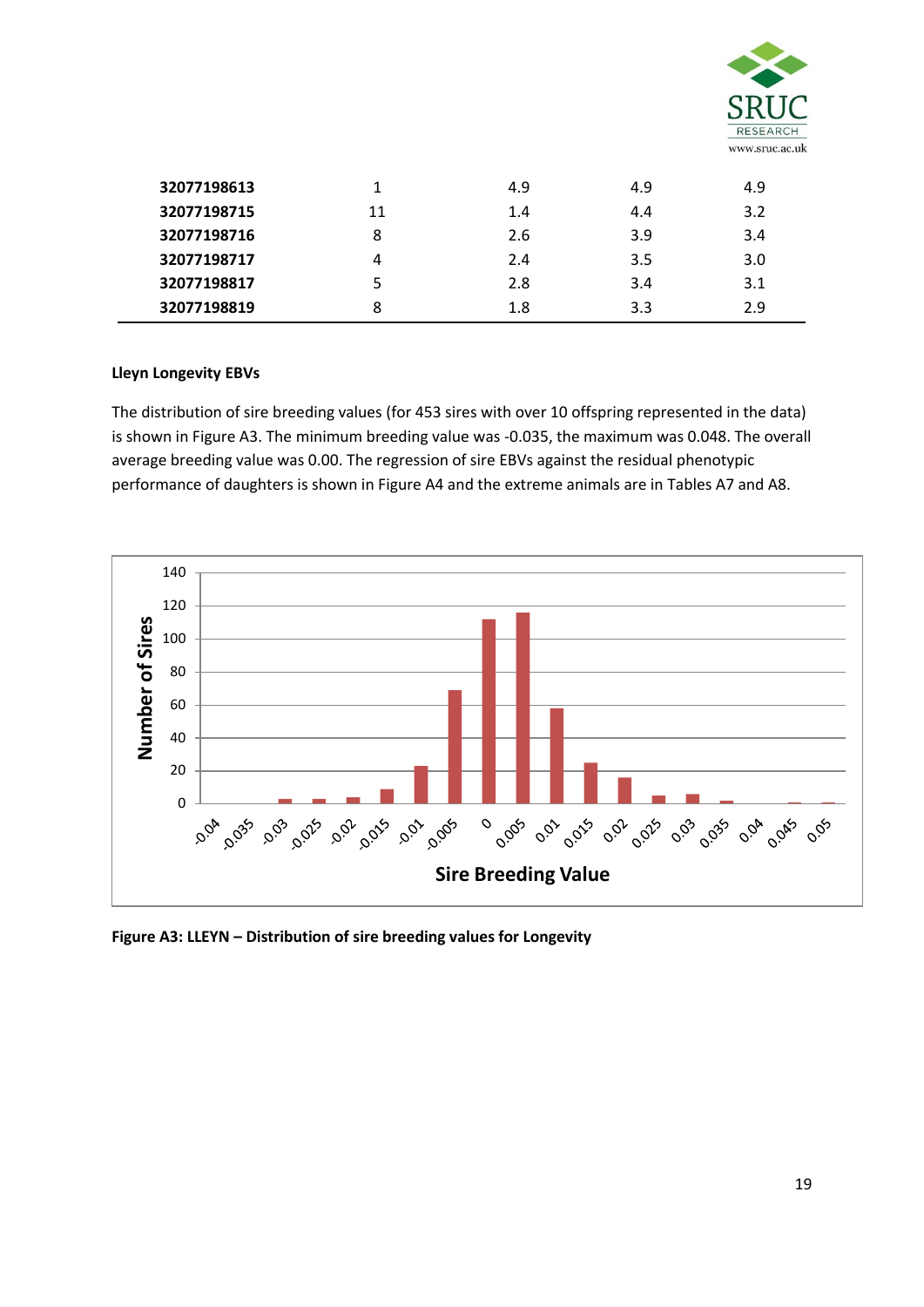



#### **Figure A4: LLEYN Regression of sire EBV vs daughter longevity**

#### **Lleyn Longevity – Extreme Animals**

In general, the distribution of the sire breeding values followed a normal pattern, with the majority of values falling between -0.035 and 0.035. However, sires number 5779950 and 6754927 did have high breeding values (0.042 and 0.048 respectively).

Looking at these sires in more detail:

#### Sire 5779950 (breeding value of 0.042)

13 offspring represented in the dataset (has 49 offspring according to Basco webpage) Interval range for these 13 animals: 2.0 years – 4.0 years, with an overall average of 3.8

years.

No parent information (born in 1989)

All 13 animals were in the same contemporary group (3277319951).

#### Sire 6754927 (breeding value of 0.048)

47 offspring represented in the dataset (has 290 offspring according to Basco webpage) Interval range for these 47 animals: 1.9 years – 9.0 years, with an overall average of 3.7

years.

Both parents and grandparents are known (born in 1990) By contemporary group (Table A7):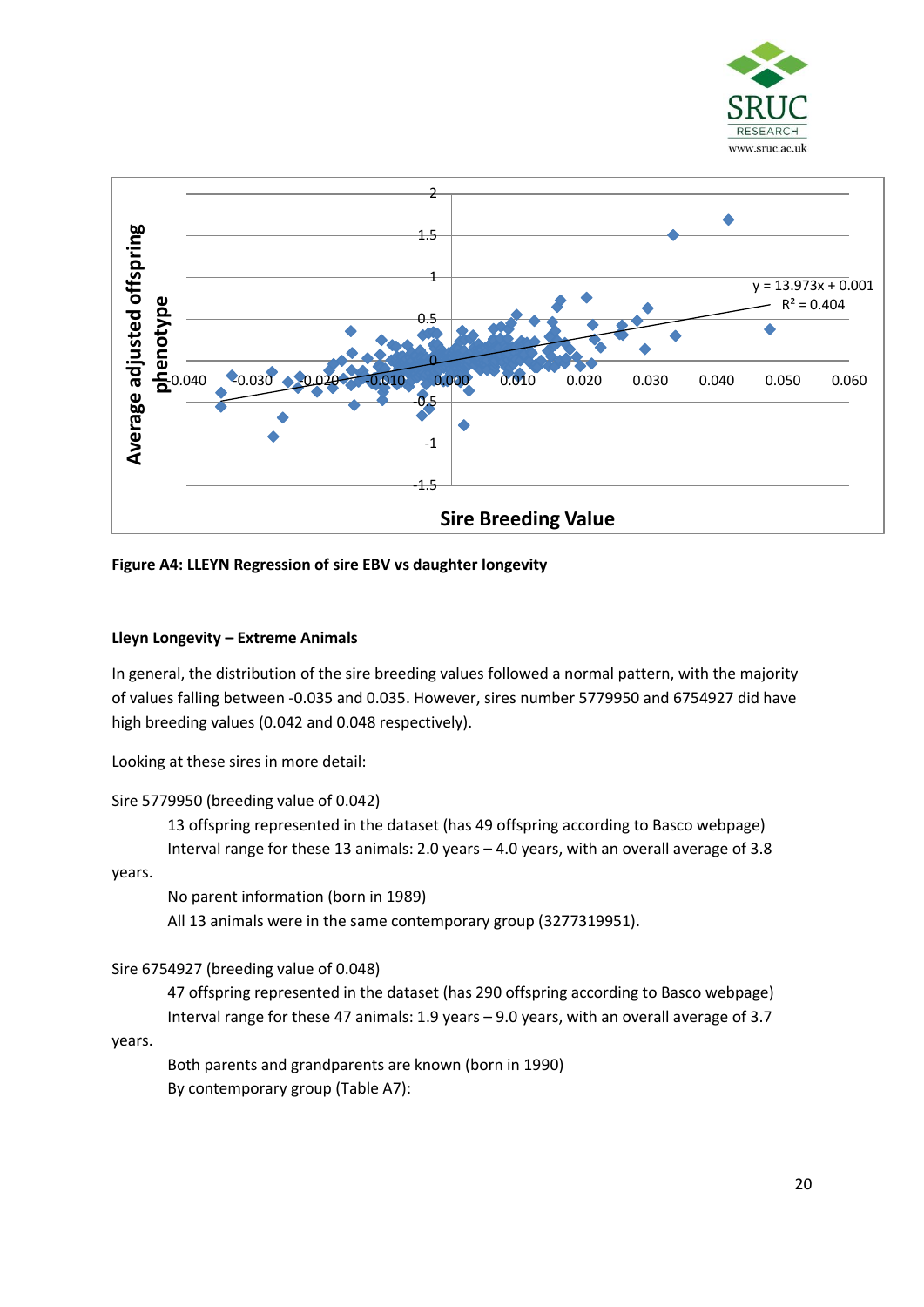

| <b>Contemporary Group</b> | Count of offspring | Minimum | Maximum | Average |
|---------------------------|--------------------|---------|---------|---------|
| 3205519932                | 21                 | 1.9     | 8.9     | 4.6     |
| 3205519951                | 10                 | 3.0     | 9.0     | 4.9     |
| 3277319971                | 16                 | 1.9     | 2.0     | 2.0     |

#### **Table A7. Contemporary group information for Sire 6754927 for longevity**

The sires with the lowest breeding values were 6658497 and 7244778.

#### Sire 6658497

38 animals represented in the dataset (has 175 progeny according to Basco webpage) Interval range for these 38 animals: 2.0 years – 5.0 years, with an overall average of 4.2 years.

Both parent known (born in 1998)

All 38 animals were in the same contemporary group (3205520002).

#### Sire 7244778

60 animals represented in the dataset (has 560 progeny according to Basco webpage) Interval range for these 60 animals: 2.0 years – 8.0 years, with an overall average of 3.9 years.

No parent information (born in 1987)

By contemporary group (Table A8):

| Contemporary Group | Count of offspring | Minimum | Maximum | Average |
|--------------------|--------------------|---------|---------|---------|
| 3205519911         | 11                 | 2.0     | 6.0     | 3.9     |
| 3205519922         | 19                 | 2.0     | 8.0     | 4.2     |
| 3205519932         | 16                 | 2.0     | 8.0     | 3.3     |
| 3205519951         | 14                 | 2.0     | 7.0     | 4.4     |

#### **Table A8. Contemporary group information for Sire 7244778 for longevity**

#### **Texel Longevity EBVs**

The distribution of sire breeding values (for 560 sires with > 10 offspring) is shown in Figure A5. The summary statistics of the breeding values estimated are presented in Tables A9 and A10.The regression of sire EBVs against the residual phenotypic performance of daughters is shown in Figure A6.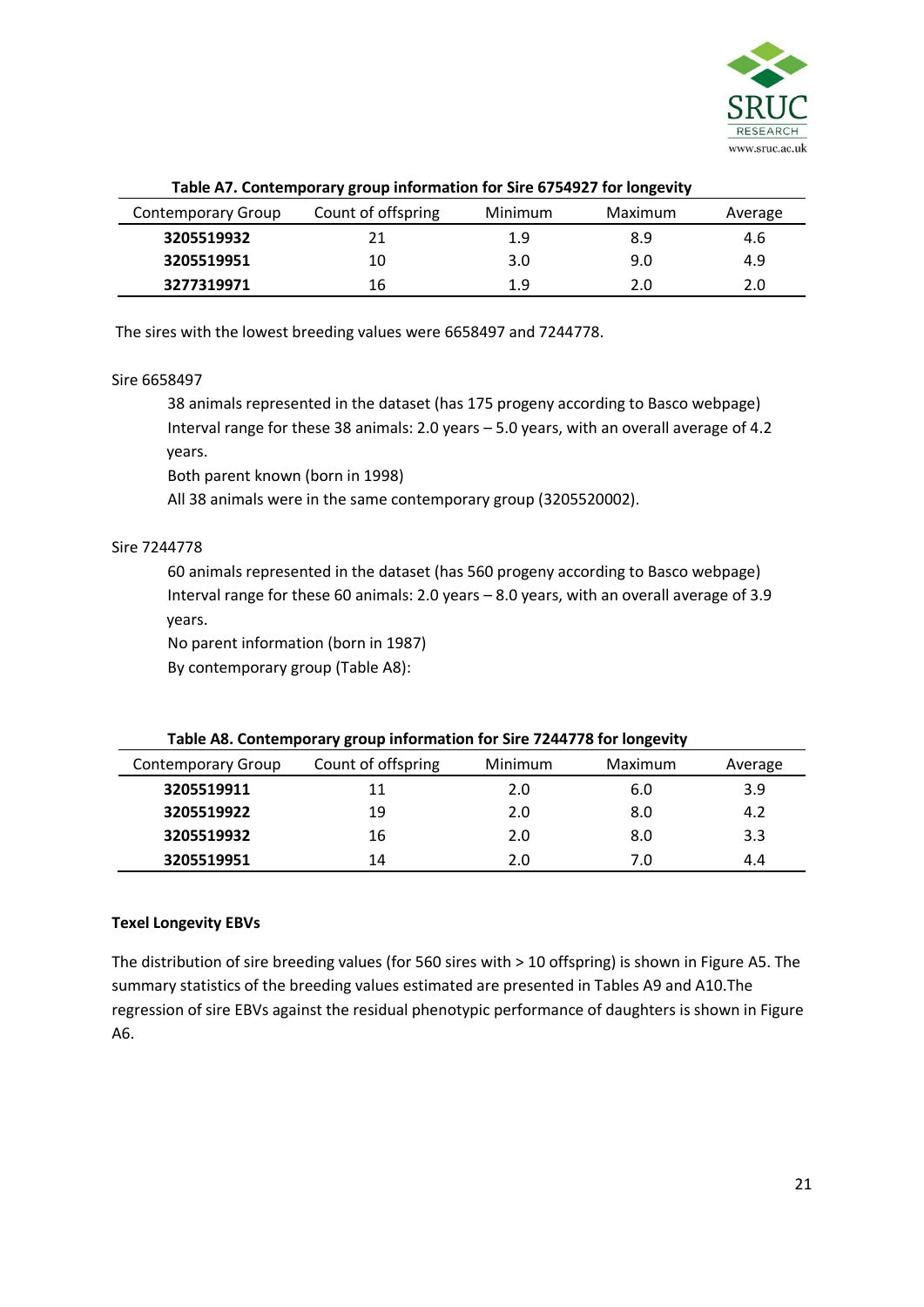



**Figure A5. TEXEL - Distribution of sire breeding values for Longevity** 



**Figure A6. TEXEL - Regression of sire EBV vs daughter longevity**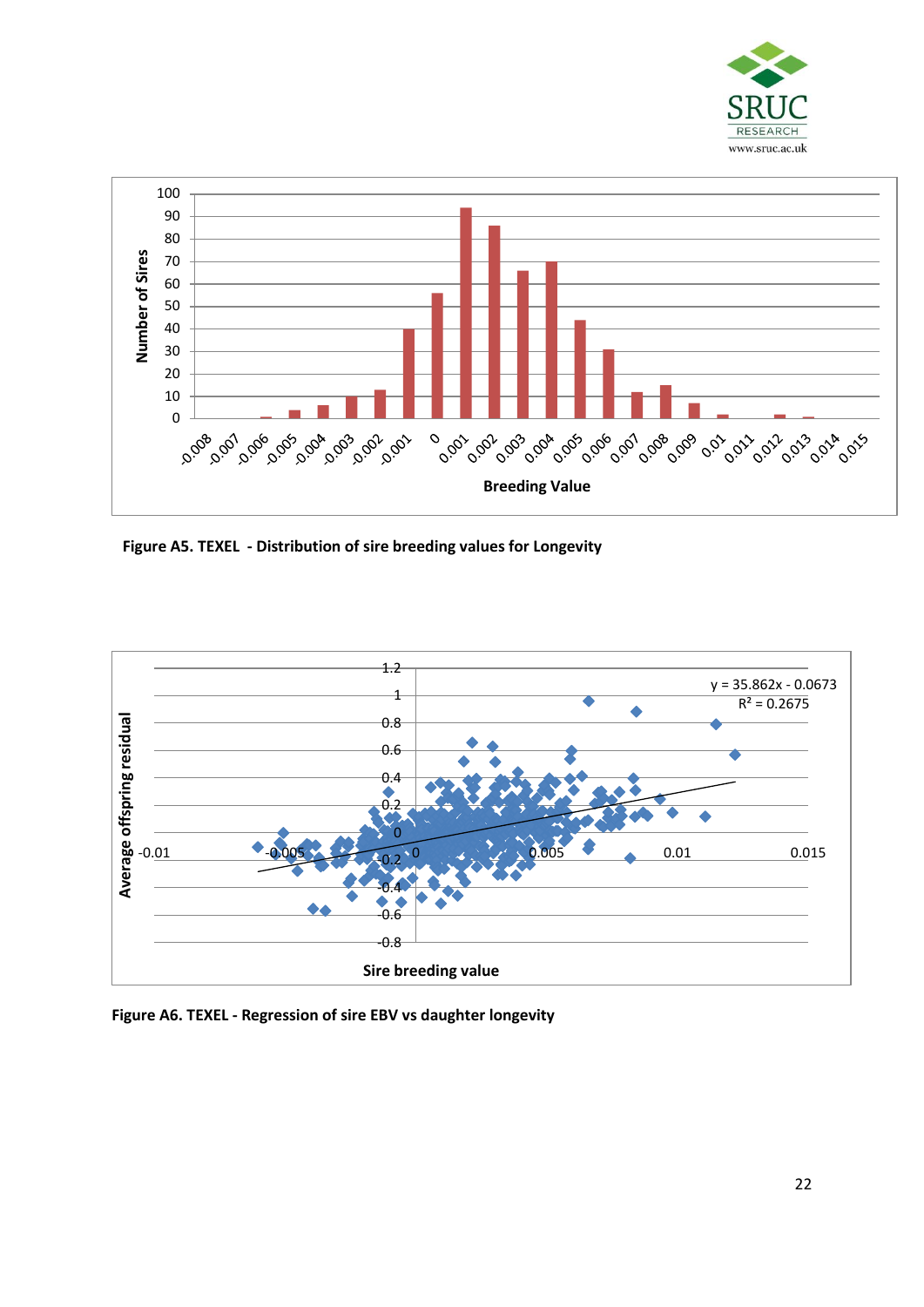

#### **Texel Longevity – Extreme Animals**

In general, the distribution of the Sire breeding values followed a normal pattern. The two sires at the higher end of the analyses were sires 570662 and 400197 which had breeding values of 0.012 and 0.011 respectively. The sire at the lower end of the distribution was 427673.

#### Sire 570662 (breeding value of 0.012)

15 animals represented in the dataset (has 844 progeny according to Basco webpage) Interval range for these 15 animals: 2.0 years – 8.1 years, with an overall average of 5.7 years.

Both parents known (born in 1993)

By contemporary group (Table A9):

# **Table A9. Contemporary group information for Sire 570662 for longevity** Contemporary Group Count of offspring Minimum Maximum Average

| Contemporary Group | Count of offspring | Minimum | Maximum | Average |
|--------------------|--------------------|---------|---------|---------|
| 594719951          |                    | 4.0     |         | 6.2     |
| 594719961          |                    | 3.0     | 8.1     | 6.6     |
| 594720001          |                    | 2.0     | 5.0     |         |

#### Sire 400197 (breeding value of 0.011)

45 animals represented in the dataset (has 500 progeny according to Basco webpage) Interval range for these 45 animals: 2.0 years – 8.1 years, with an overall average of 4.7 years.

Both parents known (born in 1992)

By contemporary group (Table A10):

|                           | <b>Table Alor Contemporary group information for Sire 400157 for iongevity</b> |         |         |         |
|---------------------------|--------------------------------------------------------------------------------|---------|---------|---------|
| <b>Contemporary Group</b> | Count of offspring                                                             | Minimum | Maximum | Average |
| 166619971                 | 5                                                                              | 3.1     | 7.1     | 4.5     |
| 173619961                 | 1                                                                              | 7.1     | 7.1     | 7.1     |
| 197819971                 | 6                                                                              | 4.0     | 8.1     | 5.4     |
| 197819981                 | 3                                                                              | 3.0     | 6.0     | 4.4     |
| 348819951                 | 12                                                                             | 2.0     | 8.0     | 4.3     |
| 348819961                 | 7                                                                              | 3.0     | 7.0     | 5.0     |
| 348819971                 | 5                                                                              | 2.0     | 6.0     | 4.2     |
| 348819981                 | 2                                                                              | 4.1     | 7.1     | 5.6     |
| 441419971                 | 4                                                                              | 3.0     | 5.1     | 3.8     |
|                           |                                                                                |         |         |         |

#### **Table A10. Contemporary group information for Sire 400197 for longevity**

Sire 427673 (breeding value of -0.006 and -0.016)

75 animals represented in the dataset (has 379 progeny according to Basco webpage)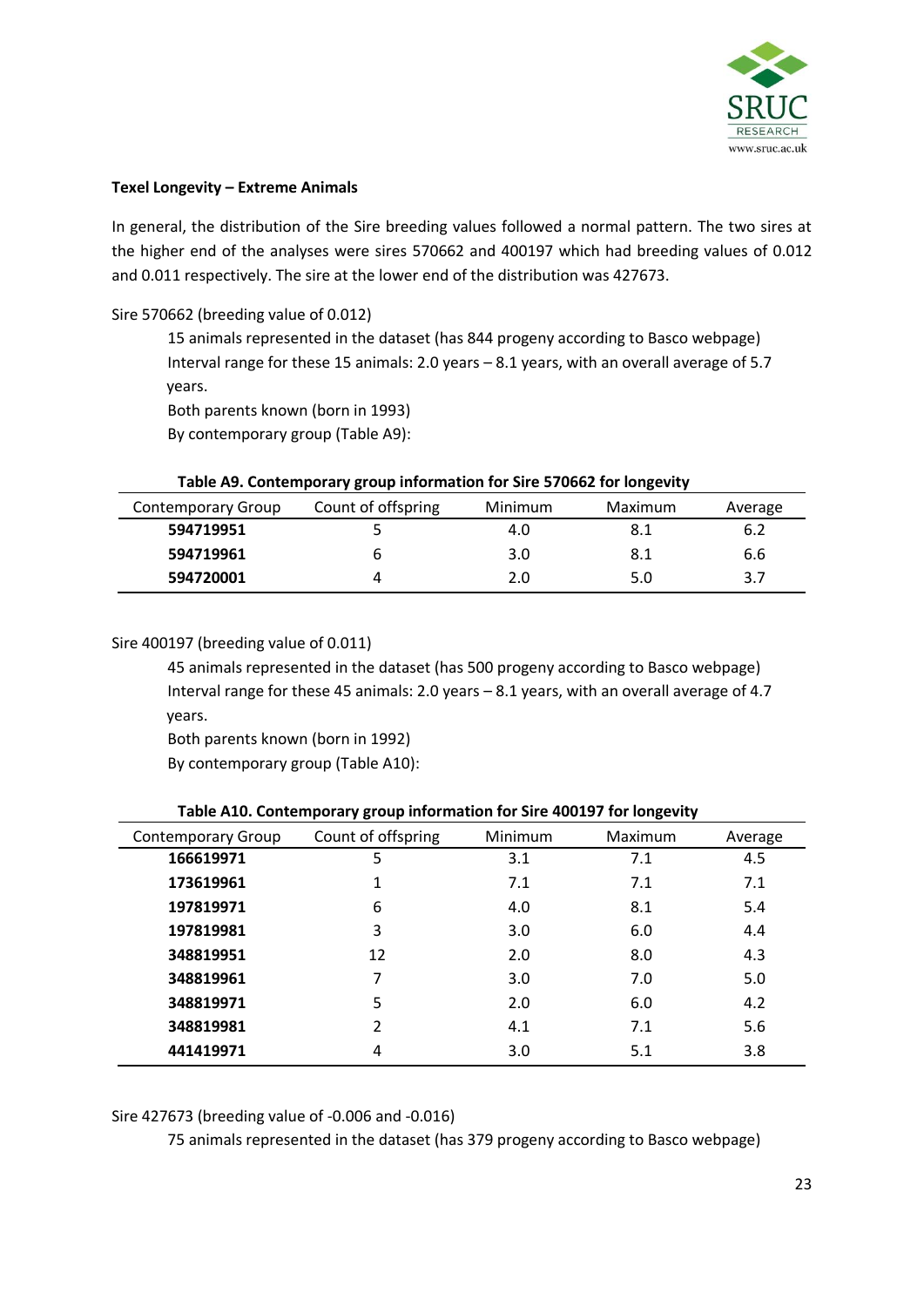

Interval range for these 75 animals: 1.9 years – 9.1 years, with an overall average of 5.6 years. Both parents known (born in 1996)

#### **Age at first lambing (AFL)**

#### **Dorset Age at first lambing (all ewes)**

The distribution of sire breeding values (for 601 sires with over 10 offspring represented in the data) is shown in Figure A7. The minimum breeding value was -0.084, the maximum was 0.081. The average breeding value was -0.001. Figure A8 shows the regression of sire EBV with daughter phenotype, and extreme animal data are in Tables A11 - A13.



**Figure A7. DORSET sire EBVs Age at first lambing (All ewes)**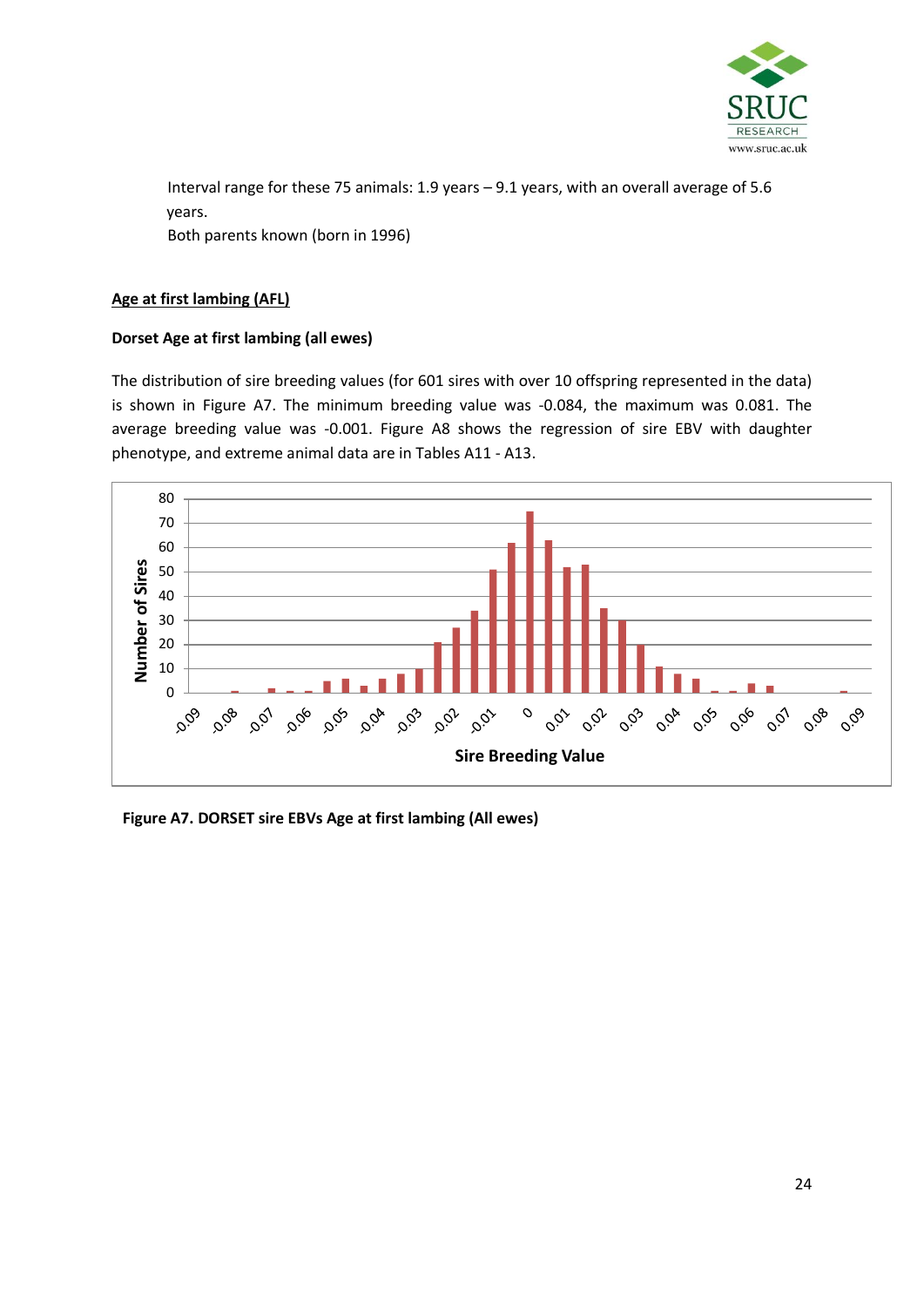



#### **Figure A8. DORSET Regression of sire EBV vs daughter age at first lambing**

#### **Dorset Age at first lambing (all ewes) – Extreme Animals**

In general, the distribution of the sire breeding values followed a normal pattern, with the majority of values falling between -0.070 and 0.070. However, sires number 5601240, 6213538 and 5951378 did have breeding values below -0.07. Sire 7028291 had the highest breeding value, of 0.081.

Looking at these sires in more detail:

Sire 5601240 (breeding value of -0.084)

45 offspring represented in the dataset (has 143 offspring according to Basco webpage) Age range for these 45 animals: 1.2 years – 3.0 years, with an overall average of 1.9 years. Both parents known (born in 1994) By contemporary group (Table A11):

|                           | Table AII. Contemporary group imormation for Sire Soutzwell for idigevity |         |         |         |
|---------------------------|---------------------------------------------------------------------------|---------|---------|---------|
| <b>Contemporary Group</b> | Count of offspring                                                        | Minimum | Maximum | Average |
| 3211019981                | 10                                                                        | 1.2     | 2.1     | 1.9     |
| 3211019991                | 9                                                                         | 1.2     | 2.4     | 1.8     |
| 3211019992                |                                                                           | 1.9     | 1.9     | 1.9     |
| 3263019971                | 22                                                                        | 1.7     | 2.7     | 1.9     |
| 3263019972                | 3                                                                         | 1.7     | 3.0     | 2.2     |

#### **Table A11. Contemporary group information for Sire 5601240 for longevity**

Sire 6213538 (breeding value of -0.074)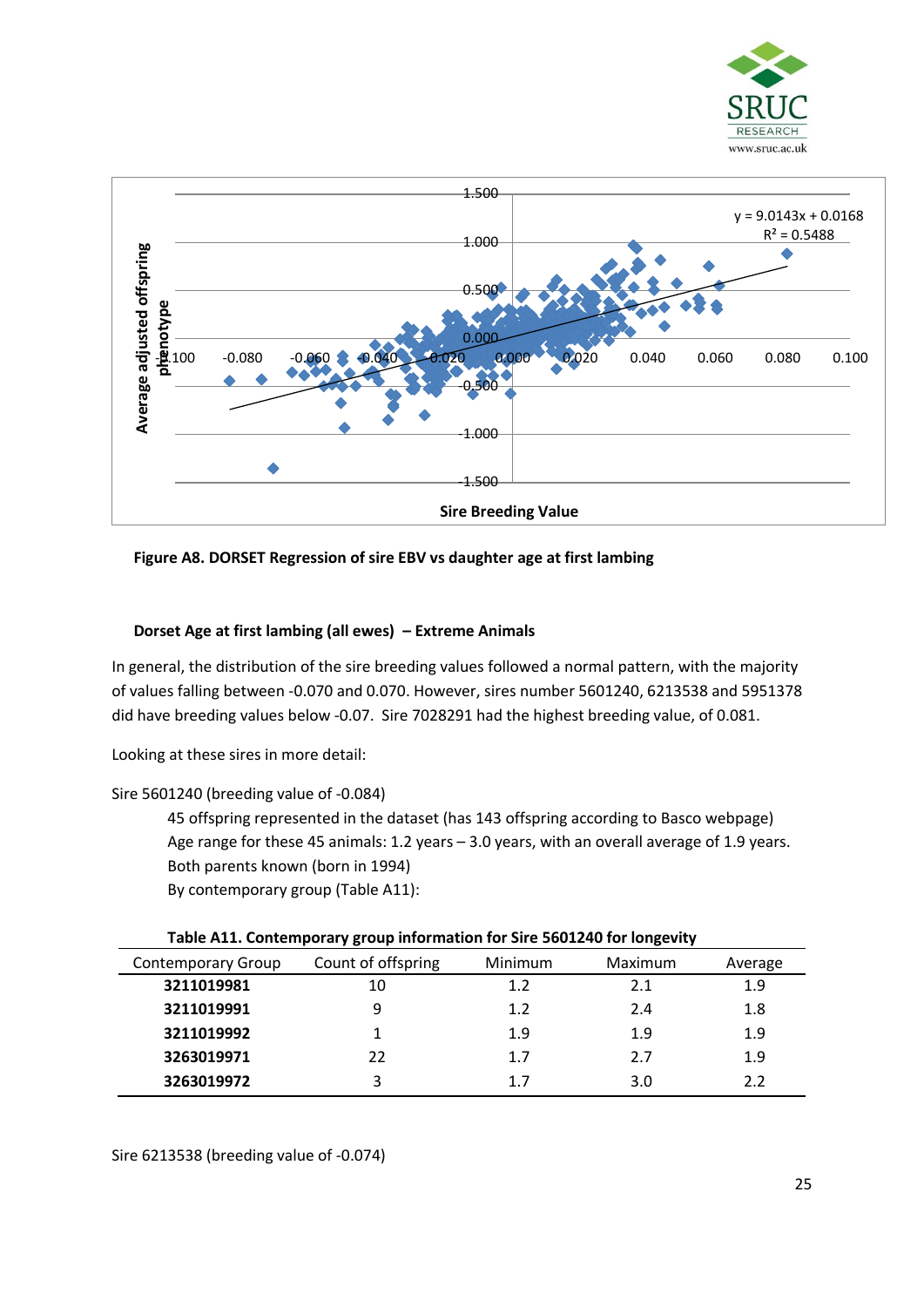

39 offspring represented in the dataset (has 502 offspring according to Basco webpage) Age range for these 39 animals: 1.3 years – 3.5 years, with an overall average of 1.9 years. Both parents known (born in 1978) By contemporary group (Table A12):

|                           | . .                |         |         |         |
|---------------------------|--------------------|---------|---------|---------|
| <b>Contemporary Group</b> | Count of offspring | Minimum | Maximum | Average |
| 3207219842                | 6                  | 1.3     | 2.0     | 1.6     |
| 32072198212               | 10                 | 1.7     | 3.5     | 2.3     |
| 32072198313               | 4                  | 1.3     | 3.2     | 1.8     |
| 32072198314               |                    | 2.9     | 2.9     | 2.9     |
| 32072198315               | 3                  | 1.6     | 2.6     | 2.3     |
| 32513198212               | 11                 | 1.6     | 2.3     | 1.7     |
| 32513198313               | 4                  | 1.3     | 1.4     | 1.3     |

#### **Table A12 Contemporary group information for Sire 6213538 for longevity**

#### Sire 5951378 (breeding value of -0.071)

14 offspring represented in the dataset (has 21 offspring according to Basco webpage) Age range for these 14 animals: 1.4 years – 2.0 years, with an overall average of 1.5 years. Both parents and grandparents known (born in 2005)

All 14 animals were in the same contemporary group (3350120081).

#### Sire 7028291 (breeding value of 0.081)

27 offspring represented in the dataset (has 176 offspring according to Basco webpage) Age range for these 27 animals: 2.0 years – 3.3 years, with an overall average of 2.2 years. Both parents known (born in 2004)

By contemporary group (Table A13):

|                           | . .                |         |         |         |
|---------------------------|--------------------|---------|---------|---------|
| <b>Contemporary Group</b> | Count of offspring | Minimum | Maximum | Average |
| 3211019981                | 10                 | 1.2     | 2.1     | 1.9     |
| 3211019991                | 9                  | 1.2     | 2.4     | 1.8     |
| 3211019992                |                    | 1.9     | 1.9     | 1.9     |
| 3263019971                | 22                 | 1.7     | 2.7     | 1.9     |
| 3263019972                | 3                  | 1.7     | 3.0     | 2.2     |
|                           |                    |         |         |         |

#### **Table A13. Contemporary group information for Sire 7028291 for longevity**

#### **Dorset age at first lambing (ewe lambs)**

The distribution of sire breeding values (for 118 sires with over 10 offspring represented in the data) is shown in Figure A9. The minimum breeding value was -0.037, the maximum was 0.025. The overall average breeding value was -0.001. The regression of sire EBV vs daughter residual phenotype is shown in Figure A10 and extreme animals in A14 and A15.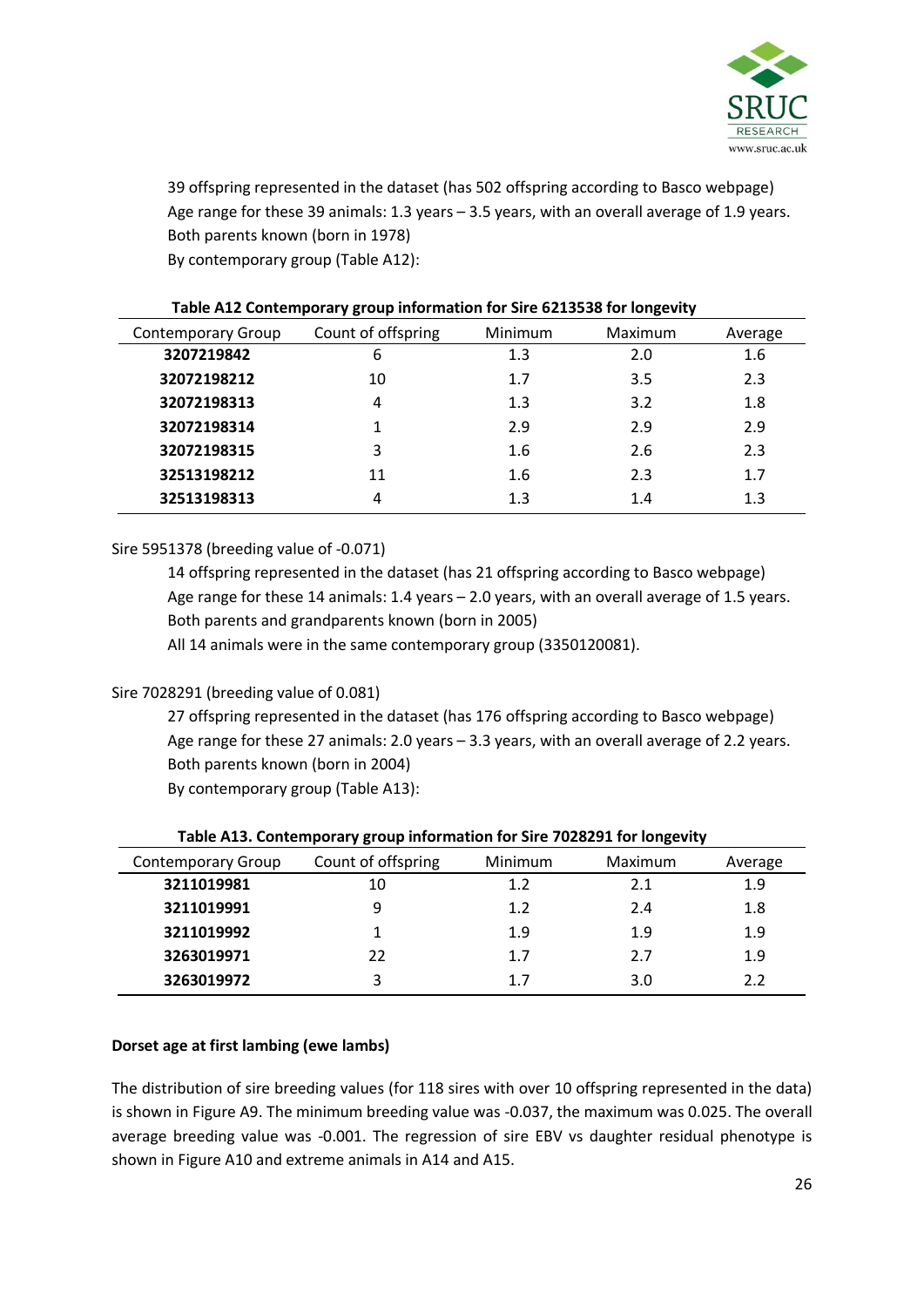



**Figure A9: DORSET Distribution of sire EBVs Age at first lambing (Ewe lambs only)**



**Figure A10. DORSET Regression of sire EBV vs daughter phenotype - age at first lambing (ewe lambs only)**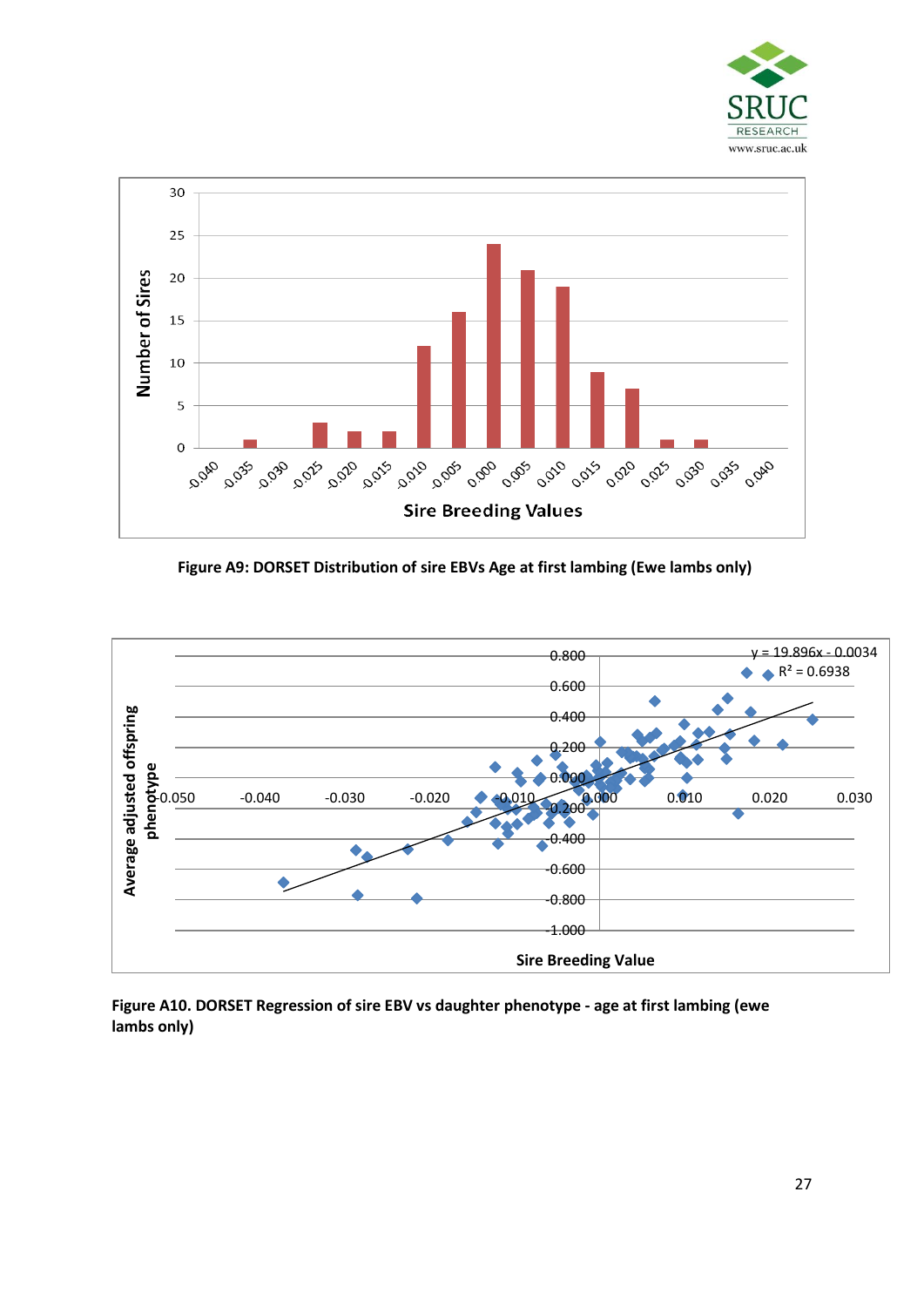

#### **Dorset age at first lambing (ewe lambs) – Extreme Animals**

In general, the distribution of the sire breeding values followed a normal pattern, with the majority of values falling between -0.030 and 0.030. The only sire to fall below -0.030 was sire 6213538 who had a breeding value of -0.037. Sire 5642867 had the highest breeding value, of 0.025.

Looking at these sires in more detail:

#### Sire 6213538 (breeding value of- 0.037)

43 offspring represented in the dataset (has 502 offspring according to Basco webpage) Age range for these 43 animals: 1.3 years  $-1.7$  years, with an overall average of 1.5 years. Both parents known (born in 1978) By contemporary group (Table A14):

| <b>Contemporary Group</b> | Count of offspring | Minimum | Maximum | Average |
|---------------------------|--------------------|---------|---------|---------|
| 3207219842                | 3                  | 1.3     | 1.3     | 1.3     |
| 32072198212               |                    | 1.7     | 1.7     | 1.7     |
| 32072198313               | 3                  | 1.3     | 1.4     | 1.3     |
| 32072198315               |                    | 1.6     | 1.6     | 1.6     |
| 32513198212               | ٩                  | 1.6     | 1.7     | 1.6     |
| 32513198313               |                    | 1.3     | 1.4     | 1.3     |
|                           |                    |         |         |         |

#### **Table A14 Contemporary group information for Sire 6213538 for longevity**

#### Sire 5642867 (breeding value of 0.025)

43 offspring represented in the dataset (has 731 offspring according to Basco webpage) Age range for these 43 animals: 1.2 years – 1.7 years, with an overall average of 1.5 years. Both parents and grandparents known (born in 1997) By contemporary group (Table A15):

|                           | rable AIS. Contemporary group imormation for sire so42607 for iongevity |         |         |         |
|---------------------------|-------------------------------------------------------------------------|---------|---------|---------|
| <b>Contemporary Group</b> | Count of offspring                                                      | Minimum | Maximum | Average |
| 3230820001                |                                                                         | 1.2     | 1.2     | 1.2     |
| 3230820011                | 7                                                                       | 1.5     | 1.6     | 1.5     |
| 3263020001                | 6                                                                       | 1.2     | 1.5     | 1.5     |
| 3263020023                | 5                                                                       | 1.7     | 1.7     | 1.7     |
| 3263020032                | 6                                                                       | 1.6     | 1.7     | 1.7     |
| 3263020041                | 4                                                                       | 1.2     | 1.3     | 1.3     |
| 3263020051                | 8                                                                       | 1.3     | 1.4     | 1.4     |
| 3263020081                | 1                                                                       | 1.2     | 1.2     | 1.2     |
| 3287320001                | 4                                                                       | 1.3     | 1.3     | 1.3     |

| Table A15. Contemporary group information for Sire 5642867 for longevity |
|--------------------------------------------------------------------------|
|--------------------------------------------------------------------------|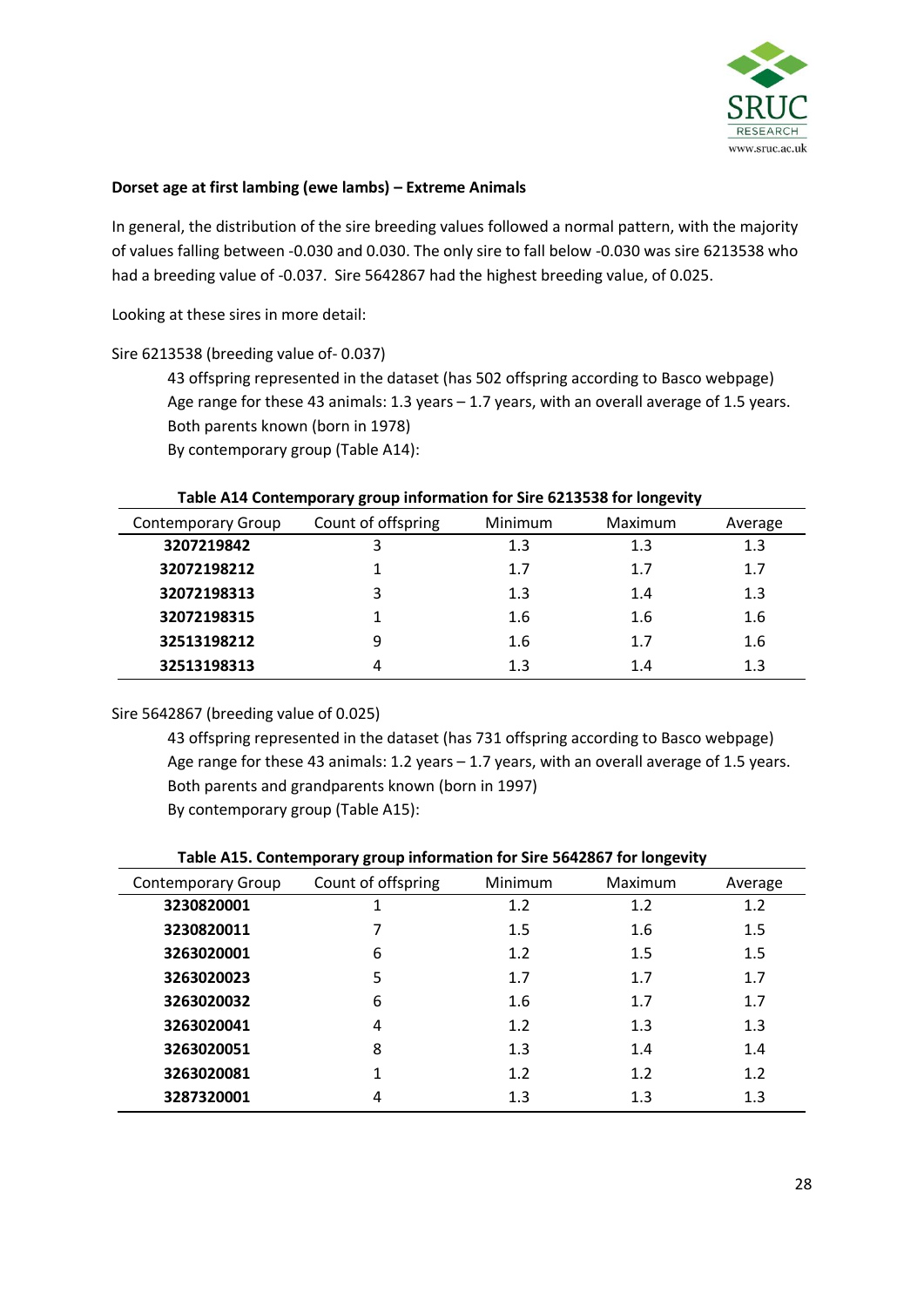

#### **Dorset age at first lambing (gimmers and older)**

The distribution of sire breeding values (for 499 sires with over 10 offspring represented in the data) is shown in Figure A11. The minimum breeding value was -0.074, the maximum was 0.061. The overall average breeding value was -0.002. The regression of sire EBV vs daughter phenotype is shown in Figure A12 and extreme animals in Tables A16-A19.



**Figure A11: DORSET Distribution of sire EBVs for Age at first lambing (gimmers and older only)**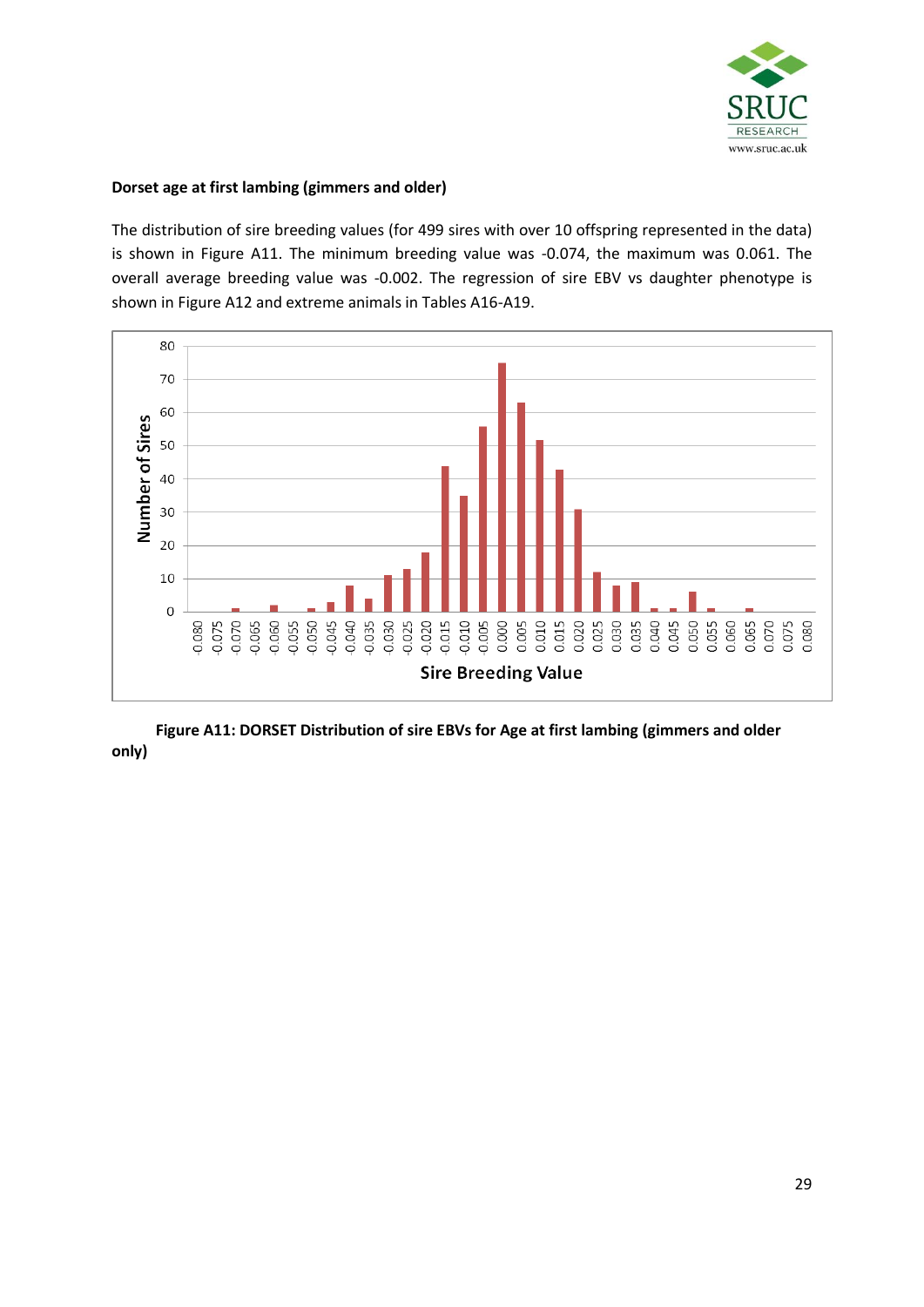



#### **Figure A12: DORSET Regression of sire EBV for Age at first lambing vs daughter phenotype (gimmers and older only)**

#### **Dorset Age at first lambing (gimmers and older) – Extreme Animals**

In general, the distribution of the sire breeding values followed a normal pattern, with the majority of values falling between -0.060 and 0.060. Three sires fell below -0.060, sire 5601240, 7245197 and 5877190 who had a breeding value of -0.074, -0.065 and -0.062 respectively. Sire 7028291 had the highest breeding value, of 0.061.

Looking at these sires in more detail:

Sire 5601240 (breeding value of -0.074)

30 offspring represented in the dataset (has 143 offspring according to Basco webpage) Age range for these 30 animals: 1.8 years – 3.0 years, with an overall average of 2.1 years. Both parents known (born in 1994) By contemporary group (Table A16)

|                           | <b>1896 ALD: CONCHIPORTY STORP INTO MORTON TOF SITE SOULE TO TONSCYTLY</b> |         |         |         |  |
|---------------------------|----------------------------------------------------------------------------|---------|---------|---------|--|
| <b>Contemporary Group</b> | Count of offspring                                                         | Minimum | Maximum | Average |  |
| 3211019981                |                                                                            | 2.0     | 2.1     | 2.0     |  |
| 3211019991                |                                                                            | 2.0     | 2.4     | 2.1     |  |
| 3211019992                |                                                                            | 1.9     | 1.9     | 1.9     |  |
| 3263019971                | 13                                                                         | 1.8     | 77      | 2.1     |  |

#### **Table A16. Contemporary group information for Sire 5601240 for longevity**

Sire 7245197 (breeding value of -0.065)

46 offspring represented in the dataset (has 550 offspring according to Basco webpage) Age range for these 46 animals: 1.9 years – 3.2 years, with an overall average of 2.1 years.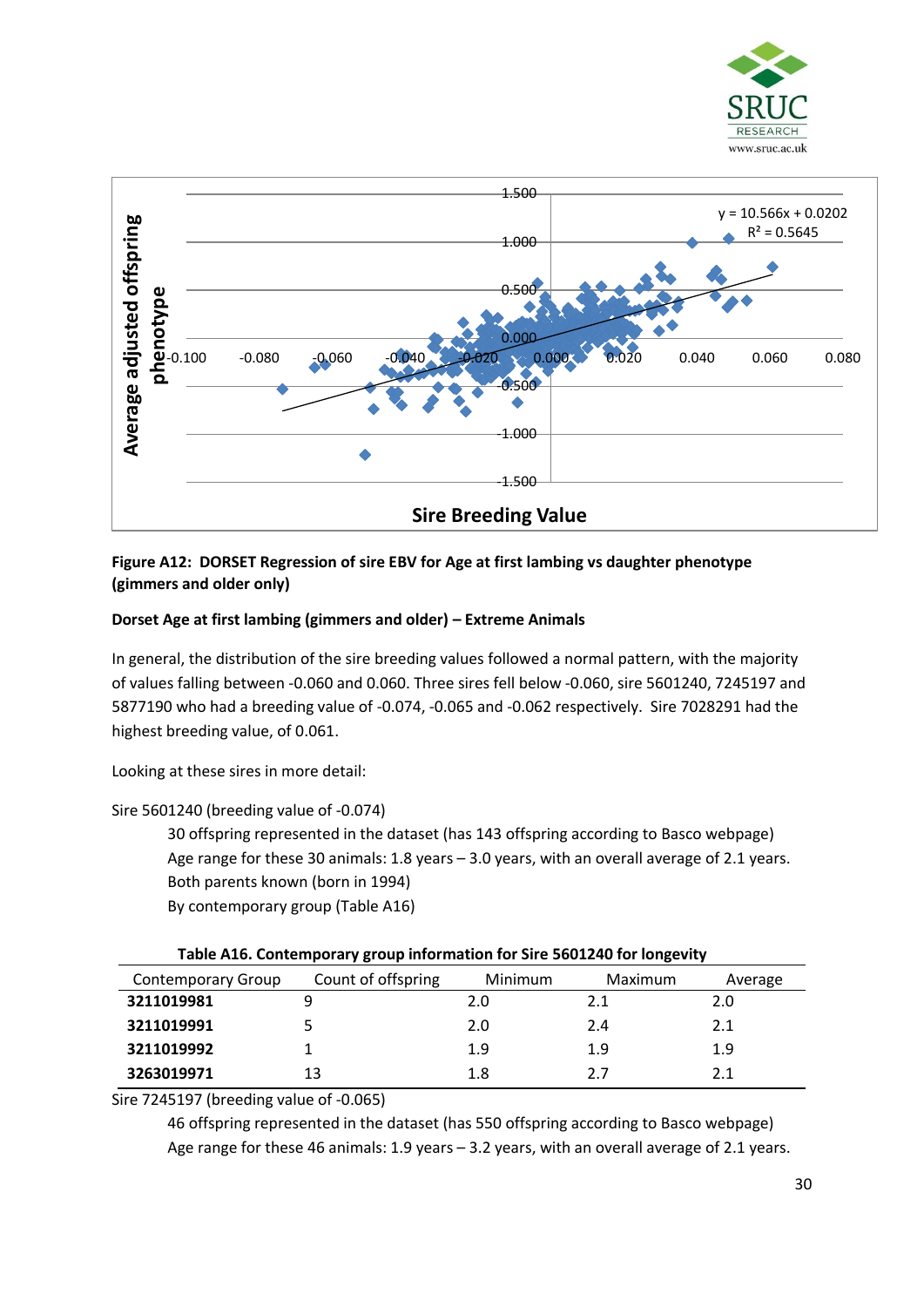

Parents unknown (born in 1986) By contemporary group (Table A17):

| <b>Contemporary Group</b> | Count of offspring | Minimum | Maximum | Average |
|---------------------------|--------------------|---------|---------|---------|
| 3239319891                | 8                  | 2.3     | 2.3     | 2.3     |
| 3239319901                | 21                 | 1.9     | 3.2     | 2.2     |
| 3239319911                | 17                 | 2.0     | 2.2     | 2.1     |
| 3239319931                | 6                  | 1.9     | 2.0     | 2.0     |
| 3239319942                | 11                 | 1.9     | 2.3     | 2.1     |
| 3239319971                | 2                  | 2.1     | 2.1     | 2.1     |
| 3239320001                | 1                  | 2.3     | 2.3     | 2.3     |
| 3263019981                |                    | 2.2     | 2.2     | 2.2     |
|                           |                    |         |         |         |

#### **Table A17. Contemporary group information for Sire 7245197 for longevity**

#### Sire 5877190 (breeding value of -0.062)

31 offspring represented in the dataset (has 102 offspring according to Basco webpage) Age range for these 31 animals: 1.9 years – 2.9 years, with an overall average of 2.1 years. Both parents known (born in 1991)

By contemporary group (Table A18):

| <b>Contemporary Group</b> | Count of offspring | Minimum | Maximum | Average |  |
|---------------------------|--------------------|---------|---------|---------|--|
| 3211019941                | 13                 | 2.0     | 2.3     | 2.0     |  |
| 3211019951                | 12                 | 1.9     | 2.9     | 2.1     |  |
| 3211019951                | 12                 | 1.9     | 2.9     | 2.1     |  |
| 3211019961                | ь                  | 2.0     | 2.3     | 2.1     |  |

#### **Table A18. Contemporary group information for Sire 5877190 for longevity**

#### Sire 7028291 (breeding value of 0.061)

27 offspring represented in the dataset (has 176 offspring according to Basco webpage) Age range for these 27 animals: 2.0 years – 3.3 years, with an overall average of 2.2 years. Both parents known (born in 2004)

By contemporary group (Table A19):

| Table A19. Contemporary group information for Sire 7028291 for longevity |                    |         |         |         |
|--------------------------------------------------------------------------|--------------------|---------|---------|---------|
| <b>Contemporary Group</b>                                                | Count of offspring | Minimum | Maximum | Average |
| 3211020071                                                               |                    | 2.0     | 3.2     | 2.3     |
| 3211020081                                                               | 14                 | 2.0     | 2.3     | 2.1     |
| 3211020091                                                               | b                  | 2.0     | 3.3     | 2.3     |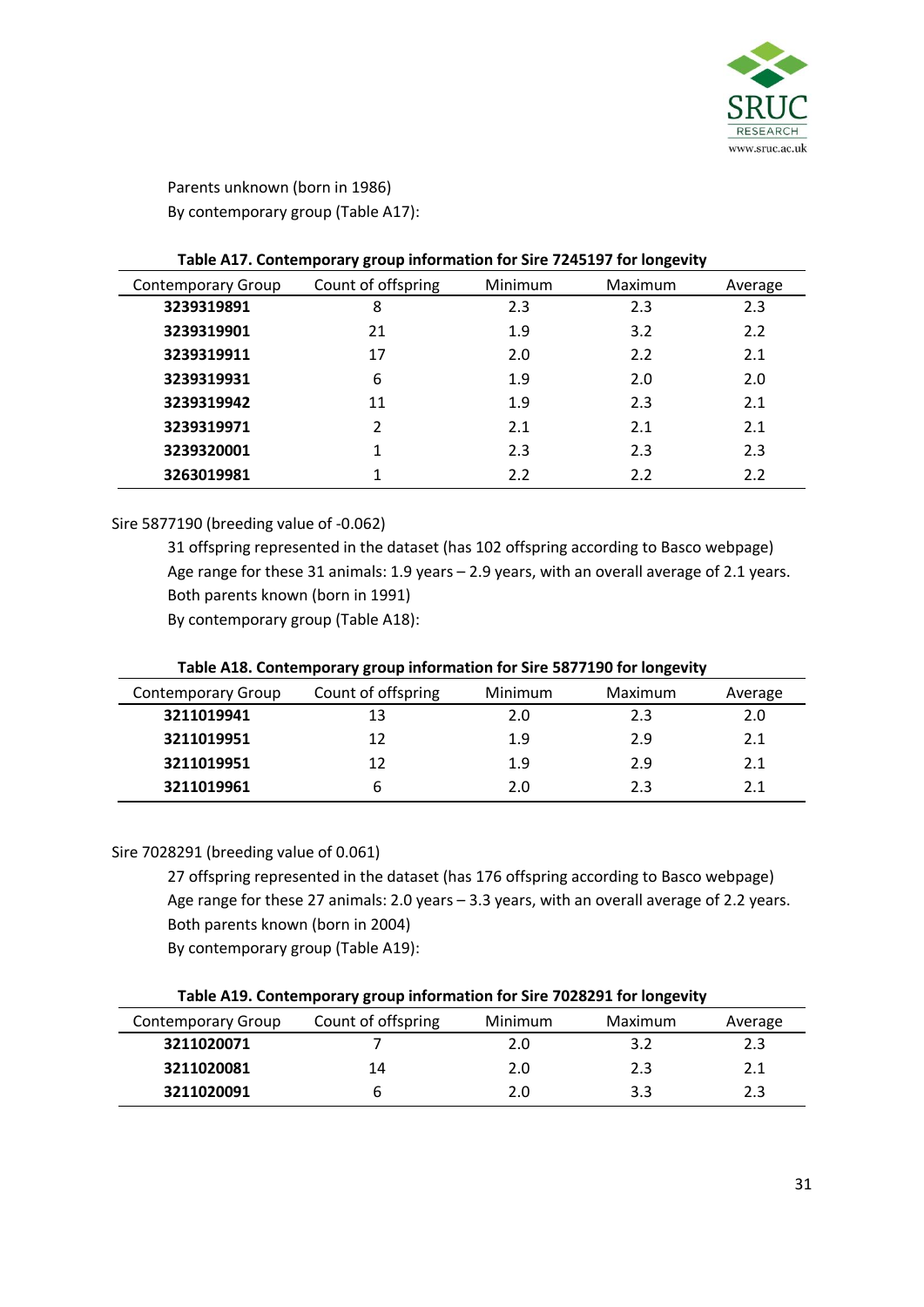

#### **Lleyn Age at first lambing**

The distribution of sire breeding values (for 906 sires with over 10 offspring represented in the data) is shown in Figure A13. The minimum breeding value was -0.059, the maximum was 0.067. The overall average breeding value was -0.001. Figure A14 shows the regression of sire EBVs vs daughter phenotype for this trait and extreme animals are listed in Tables 20-24.



**Figure A13. LLEYN – Distribution of sire EBVs for age at first lambing**



**Figure A14. LLEYN Regression of sire EBV vs daughter phenotype for age at first lambing**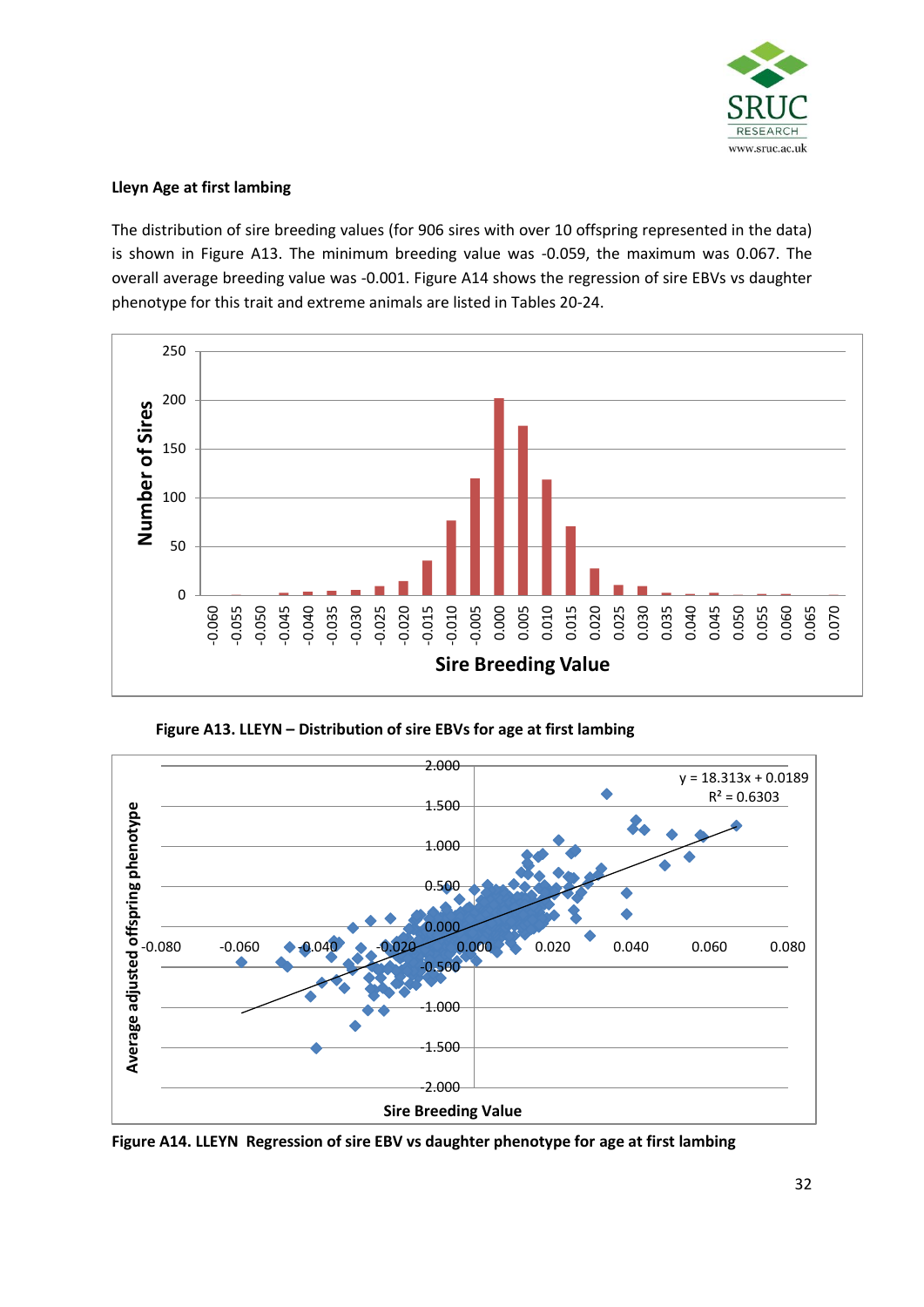

#### **Lleyn Age at first lambing – Extreme Animals**

In general, the distribution of the sire breeding values followed a normal pattern, with the majority of values falling between -0.050 and 0.050. However, sires number 6822751, 6042023, 7245352 and 6037971 did have breeding values above 0.050.

Looking at these sires in more detail:

#### Sire 6822751 (breeding value of 0.055)

41 offspring represented in the dataset (has 257 offspring according to Basco webpage) AFL range for these 41 animals: 1.9 years – 2.1 years, with an overall average of 2.0 years. Both parents known (born in 2004) By contemporary group (Table A20):

|                           | . .                |                |         |         |
|---------------------------|--------------------|----------------|---------|---------|
| <b>Contemporary Group</b> | Count of offspring | <b>Minimum</b> | Maximum | Average |
| 3235720061                | 12                 | 1.9            | 2.1     | 2.0     |
| 3339820061                | 6                  | 1.9            | 2.1     | 2.0     |
| 3339920061                | 15                 | 2.0            | 2.1     | 2.1     |
| 3361820061                |                    | 2.1            | 2.1     | 2.1     |
| 3370320061                | 6                  | 2.0            | 2.1     | 2.1     |

#### **Table A20 ontemporary group information for Sire 6822751 for age at first lambing**

#### Sire 6042023 (breeding value of 0.058)

49 offspring represented in the dataset (has 349 offspring according to Basco webpage) AFL range for these 49 animals: 1.9 years – 3.1 years, with an overall average of 2.1 years. No parent information (born in 2000) By contemporary group (Table A21):

| Table A21. Contemporary group information for Sire 6042023 for age at first lambing |                    |         |         |         |  |
|-------------------------------------------------------------------------------------|--------------------|---------|---------|---------|--|
| <b>Contemporary Group</b>                                                           | Count of offspring | Minimum | Maximum | Average |  |
| 3235720061                                                                          | 10                 | 1.9     | 2.1     | 2.0     |  |
| 3332020051                                                                          | 6                  | 2.1     | 3.1     | 2.2     |  |
| 3339820061                                                                          | 13                 | 1.9     | 2.1     | 2.0     |  |
| 3339920041                                                                          | 4                  | 1.9     | 2.0     | 2.0     |  |
| 3353020071                                                                          | 13                 | 2.0     | 3.1     | 2.3     |  |
| 3365120081                                                                          | 3                  | 2.1     | 2.1     | 2.1     |  |

#### **Table A21. Contemporary group information for Sire 6042023 for age at first lambing**

#### Sire 7245352 (breeding value of 0.058)

26 offspring represented in the dataset (has 308 offspring according to Basco webpage) AFL range for these 26 animals: 2.0 years – 2.2 years, with an overall average of 2.1 years. Both parents known (born in 1999)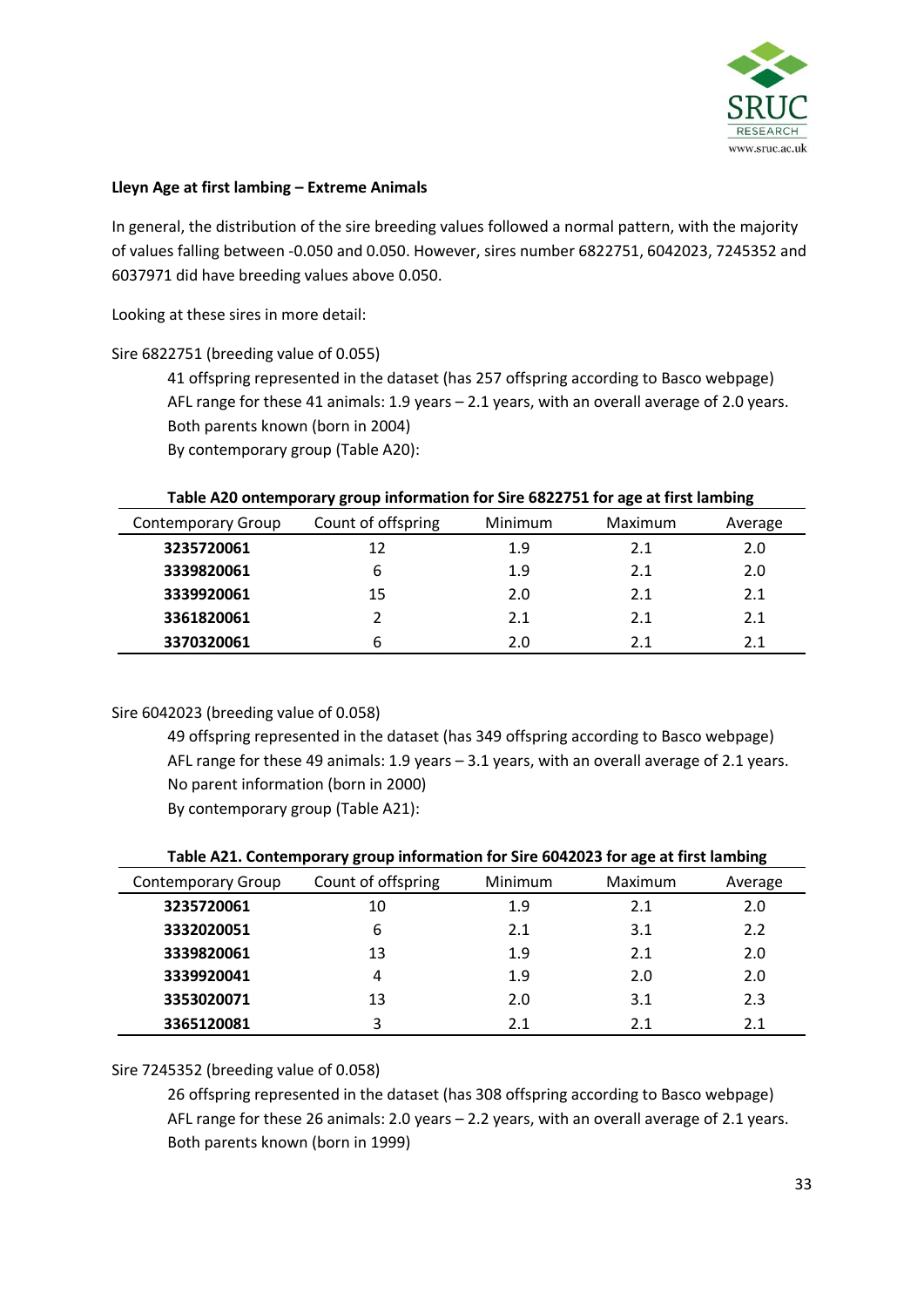

By contemporary group (Table A22):

|                           | Table ALL, Contemporary group information for one 7243332 for age at mot famolity |         |         |         |  |
|---------------------------|-----------------------------------------------------------------------------------|---------|---------|---------|--|
| <b>Contemporary Group</b> | Count of offspring                                                                | Minimum | Maximum | Average |  |
| 3232419941                |                                                                                   | 2.1     | 2.1     | 2.1     |  |
| 3232419951                | 4                                                                                 | 2.0     | 2.0     | 2.0     |  |
| 3232419961                | 8                                                                                 | 2.0     | 2.2     | 2.1     |  |
| 3232419962                | 3                                                                                 | 2.0     | 2.1     | 2.0     |  |
| 3232419981                | 10                                                                                | 2.0     | 2.2     | 2.1     |  |

## **Table A22. Contemporary group information for Sire 7245352 for age at first lambing**

#### Sire 6037971 (breeding value of 0.067)

42 offspring represented in the dataset (has 258 offspring according to Basco webpage) AFL range for these 42animals: 2.0 years – 3.1 years, with an overall average of 2.2 years. Both parents known (born in 2002)

By contemporary group (Table A23):

| Table A23. Contemporary group information for Sire 6037971 for age at first lambing |  |
|-------------------------------------------------------------------------------------|--|
|-------------------------------------------------------------------------------------|--|

| <b>Contemporary Group</b> | Count of offspring | <b>Minimum</b> | Maximum | Average |
|---------------------------|--------------------|----------------|---------|---------|
| 3235720041                | 11                 | 2.1            | 2.2     | 2.1     |
| 3339820041                |                    | 2.1            | 2.2     | 2.1     |
| 3339920041                | 9                  | 2.0            | 2.1     | 2.0     |
| 3358320041                | 13                 | 2.0            | 3.1     | 2.5     |
| 3358320061                |                    | 2.0            | 2.0     | 2.0     |

The sire with the lowest breeding value (below -0.050) was 6535420.

#### Sire 6535420

102 animals represented in the dataset (has 416 progeny according to Basco webpage) Interval range for these 102 animals: 1.8 years – 3.0 years, with an overall average of 2.1 years.

Both parents known (born in 2005)

By contemporary group (Table A24):

#### **Table A24. Contemporary group information for Sire 6535420 for longevity**

| Contemporary Group | Count of offspring | Minimum | Maximum | Average |
|--------------------|--------------------|---------|---------|---------|
| 3229720061         | 55                 |         |         | 2.0     |
| 3229720071         | 47                 | 1.8     |         |         |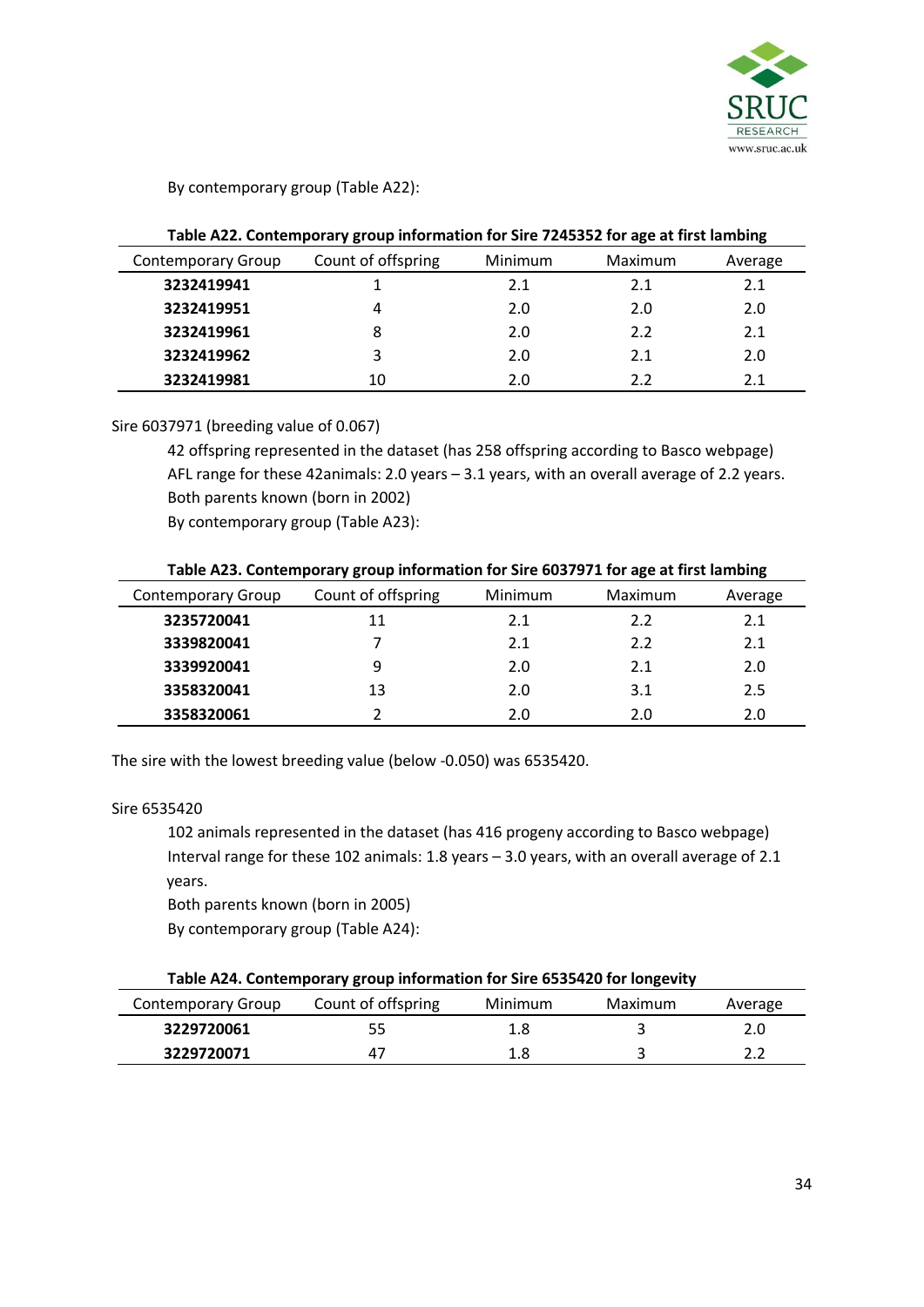

#### **Lambing interval**

#### **Dorset Lambing Interval**

The distribution of sire breeding values (for 436 sires with over 10 offspring represented in the data) is shown in Figure A15. The minimum breeding value was -8.18, the maximum was 8.57. The overall average breeding value was -0.45. The regression of sire EBV vs daughter residual phenotype is shown in Figure A16 and extreme animals are in Tables A26-A29.



**Figure A15: DORSET Regression of sire EBVs for Lambing interval**



**Figure A16: DORSET regression of sire breeding values for Lambing interval**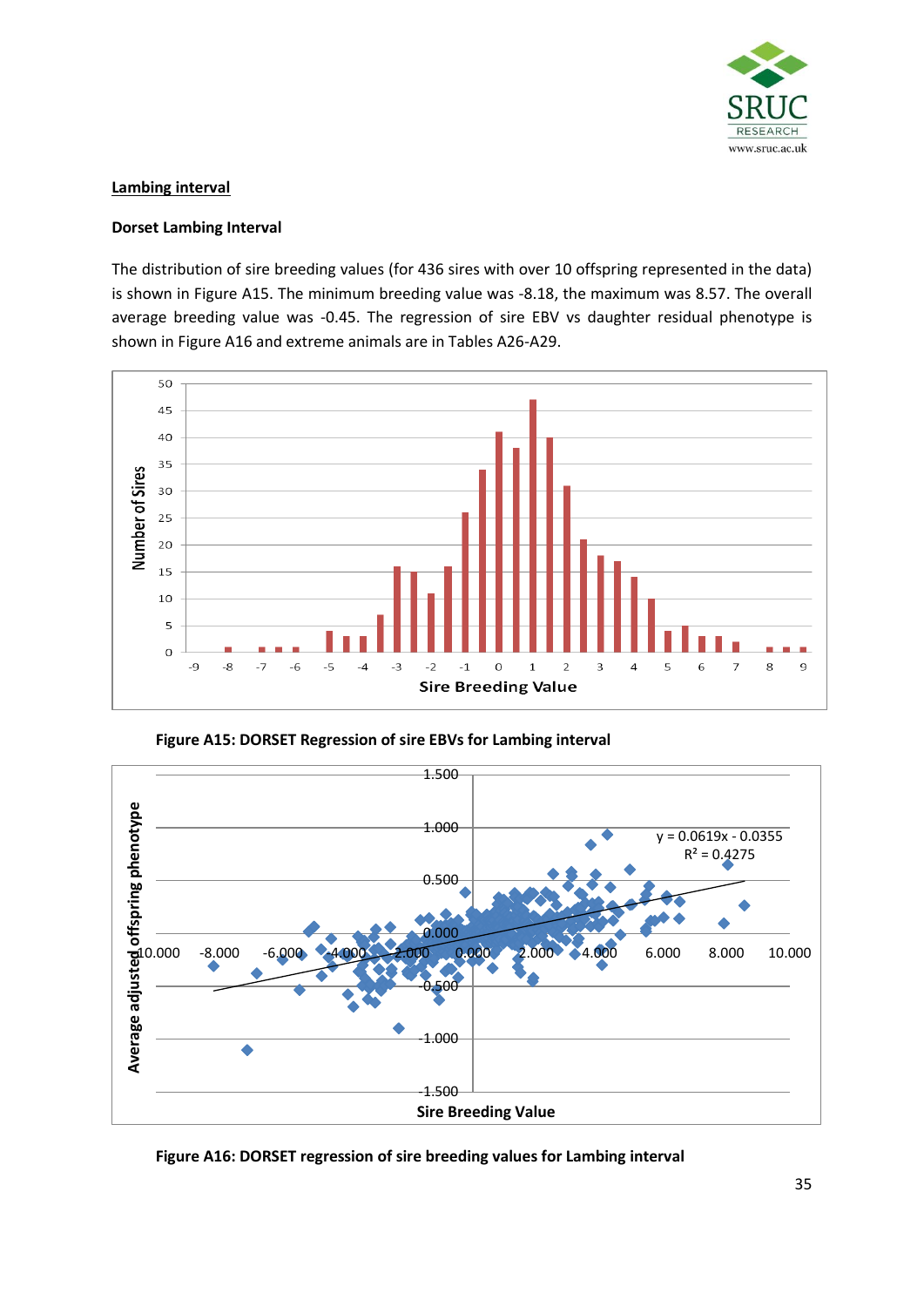

#### **Dorset Lambing Interval – Extreme Animals**

In general, the distribution of the sire breeding values followed a normal pattern. The three sires with the highest breeding values were 6792395, 5726300 and 5672530, whereas sires 6852421 and 5268104 had the two lowest breeding values.

Looking at these sires in more detail:

Sire 6792395 (breeding value of 7.93)

102 offspring represented in the dataset (has 517 offspring according to Basco webpage) Interval range for these 102 animals: 245 days – 764 days, with an overall average of 404

days.

Both parents known (born in 2001) By contemporary group (Table A25):

| <b>Contemporary Group</b> | Count of offspring | Minimum | Maximum | Average |
|---------------------------|--------------------|---------|---------|---------|
| 3211020041                | 3                  | 297     | 359     | 335     |
| 3211020051                | 11                 | 284     | 387     | 336     |
| 3225520041                | 4                  | 245     | 720     | 400     |
| 3230820051                | 2                  | 301     | 415     | 358     |
| 3239320031                | 4                  | 282     | 363     | 322     |
| 3239320041                | 16                 | 286     | 678     | 352     |
| 3239320051                | 11                 | 337     | 697     | 396     |
| 3239320061                | 6                  | 355     | 711     | 477     |
| 3239320071                | 7                  | 351     | 764     | 428     |
| 3239320081                | 7                  | 361     | 751     | 536     |
| 3239320091                | 1                  | 347     | 347     | 347     |
| 3239320101                | 6                  | 332     | 505     | 408     |
| 3263020041                | 6                  | 342     | 537     | 420     |
| 3287320041                | $\overline{2}$     | 317     | 338     | 328     |
| 3350120041                | 7                  | 369     | 742     | 549     |
| 3350120051                | 7                  | 293     | 722     | 403     |
| 3363120051                | 2                  | 346     | 364     | 355     |

#### **Table A25. Contemporary group information for Sire 6792395 for lambing interval**

Sire 5726300 (breeding value of 8.05)

30 offspring represented in the dataset (has 462 offspring according to Basco webpage) Interval range for these 30 animals: 241 days – 729 days, with an overall average of 387

days. Both parents known (born in 2004)

By contemporary group (Table A26):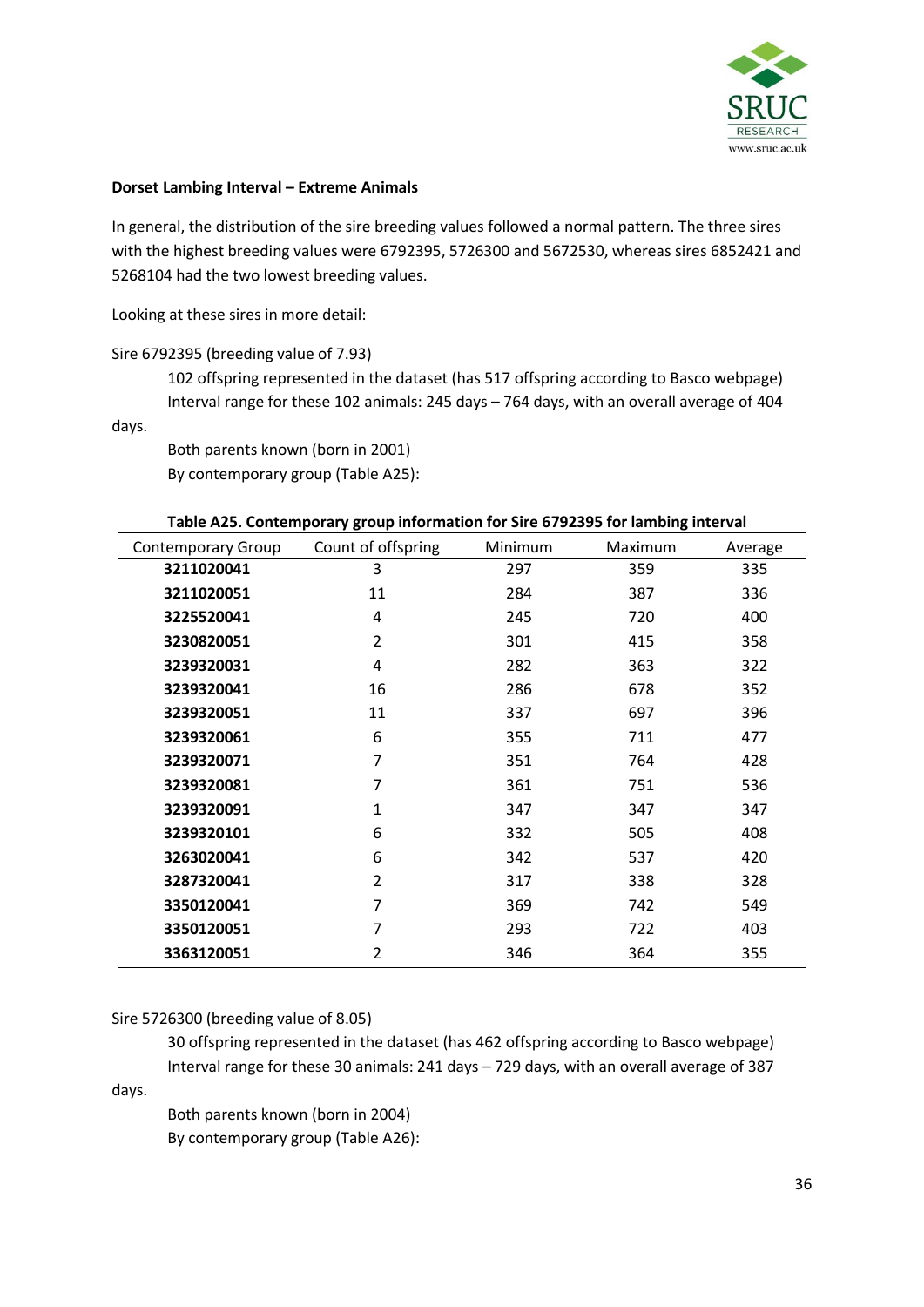

| <b>Contemporary Group</b> | Count of offspring | Minimum | Maximum | Average |
|---------------------------|--------------------|---------|---------|---------|
| 3230820011                | 10                 | 287     | 729     | 466     |
| 3230820021                |                    | 262     | 301     | 282     |
| 3230820022                | q                  | 241     | 417     | 323     |
| 3230820031                | 9                  | 302     | 463     | 386     |

#### **Table A26. Contemporary group information for Sire 5726300 for lambing interval**

Sire 5672530 (breeding value of 8.57)

81 offspring represented in the dataset (has \*\*\* offspring according to Basco webpage) Interval range for these 81 animals: 241 days – 729 days, with an overall average of 387 days.

Both parents known (born in \*\*\*) By contemporary group (Table A27):

|  |  |  |  |  | Table A27. Contemporary group information for Sire 5672530 for lambing interval |
|--|--|--|--|--|---------------------------------------------------------------------------------|
|--|--|--|--|--|---------------------------------------------------------------------------------|

| <b>Contemporary Group</b> | Count of offspring | Minimum | Maximum | Average |
|---------------------------|--------------------|---------|---------|---------|
| 3211020061                | 6                  | 274     | 448     | 341     |
| 3211020071                | 10                 | 270     | 738     | 406     |
| 3211020081                | 11                 | 344     | 450     | 399     |
| 3211020091                | 8                  | 281     | 385     | 360     |
| 3211020101                | $\overline{2}$     | 301     | 373     | 337     |
| 3225520071                | 4                  | 277     | 457     | 348     |
| 3225520081                | 4                  | 278     | 454     | 347     |
| 3239320071                | 11                 | 358     | 739     | 402     |
| 3263020076                | $\overline{2}$     | 275     | 327     | 301     |
| 3287320071                | 3                  | 335     | 588     | 429     |
| 3292420071                | 3                  | 246     | 320     | 294     |
| 3350120071                | 5                  | 342     | 441     | 394     |
| 3350120081                | 10                 | 277     | 455     | 393     |
| 4020420092                | 2                  | 309     | 387     | 348     |

#### Sire 6852421 (breeding value of -8.18)

53 offspring represented in the dataset (has 257 offspring according to Basco webpage) Interval range for these 53 animals: 277 days – 654 days, with an overall average of 375

days.

Both parents known (born in 1995) By contemporary group (Table A28):

| Table A28. Contemporary group information for Sire 6852421 for lambing interval |                    |         |         |         |  |
|---------------------------------------------------------------------------------|--------------------|---------|---------|---------|--|
| Contemporary Group                                                              | Count of offspring | Minimum | Maximum | Average |  |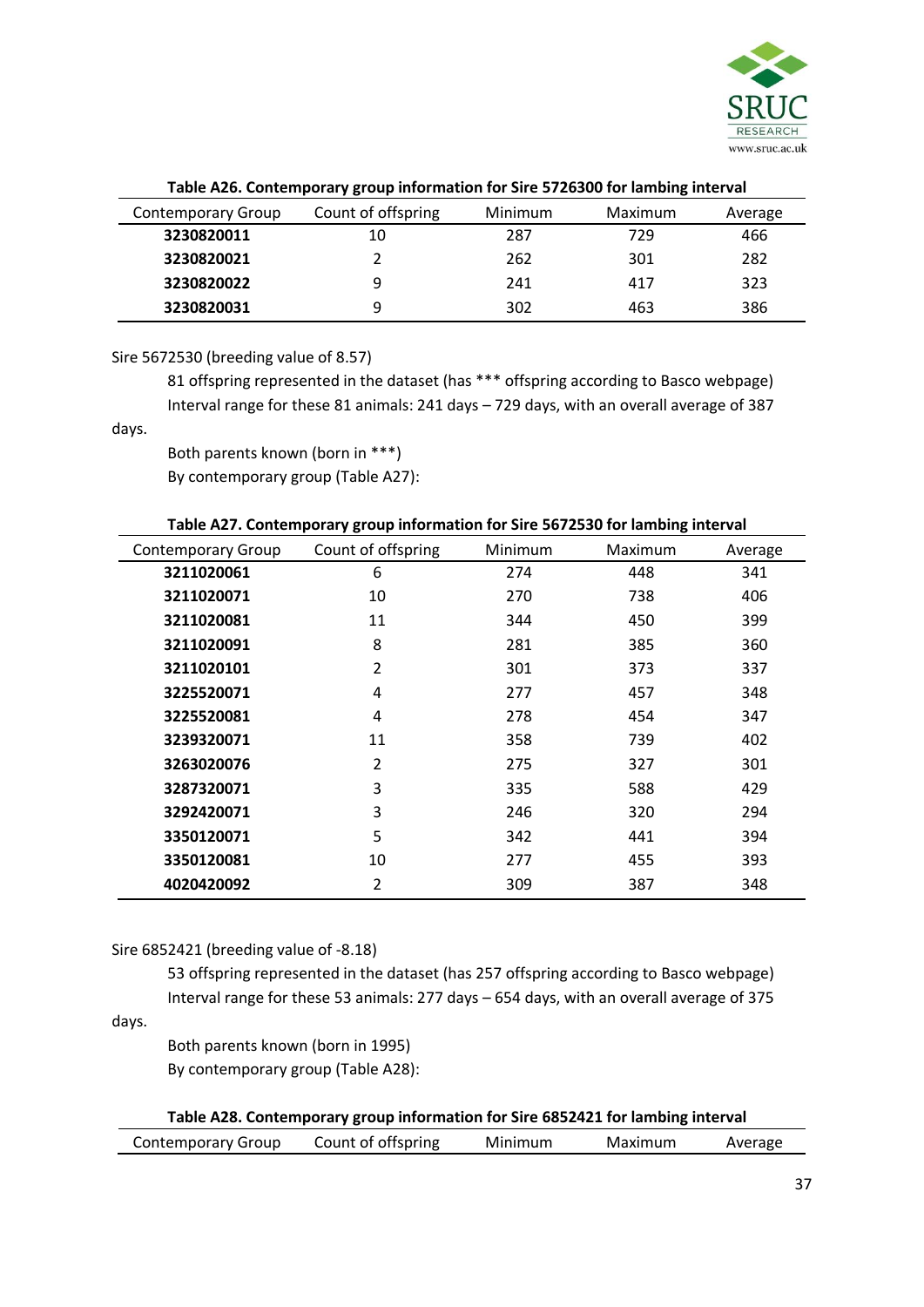

| 3211019971 | 4  | 277 | 654 | 420 |
|------------|----|-----|-----|-----|
| 3211019972 | 2  | 308 | 337 | 323 |
| 3263019971 | 21 | 282 | 572 | 395 |
| 3263019972 | 14 | 278 | 443 | 359 |
| 3263019981 | 5  | 311 | 442 | 369 |
| 3263019982 | 4  | 282 | 428 | 336 |
| 3263019983 | 2  | 323 | 348 | 336 |
| 3263019991 |    | 354 | 354 | 354 |
|            |    |     |     |     |

#### Sire 5268104 (breeding value of -7.12)

11 offspring represented in the dataset (has 108 offspring according to Basco webpage) Interval range for these 11 animals: 275 days – 377 days, with an overall average of 334

days.

Both parents known (born in 1996) By contemporary group (Table A29):

| Table A29. Contemporary group information for Sire 5268104 for lambing interval |                    |         |         |         |  |
|---------------------------------------------------------------------------------|--------------------|---------|---------|---------|--|
| Contemporary Group                                                              | Count of offspring | Minimum | Maximum | Average |  |
| 3211019991                                                                      |                    | 287     | 377     | 339     |  |
| 3211020001                                                                      |                    | 275     | 355     | 315     |  |

#### **Lleyn Lambing Interval**

The distribution of sire breeding values (for 906 sires with over 10 offspring represented in the data) is shown in Figure A17. The minimum breeding value was -8.23, the maximum was 7.51. The overall average breeding value was -0.04. The regression of sire EBV vs daughter residual phenotype is in Figure A18 and extreme animals are in Tables A30-A33.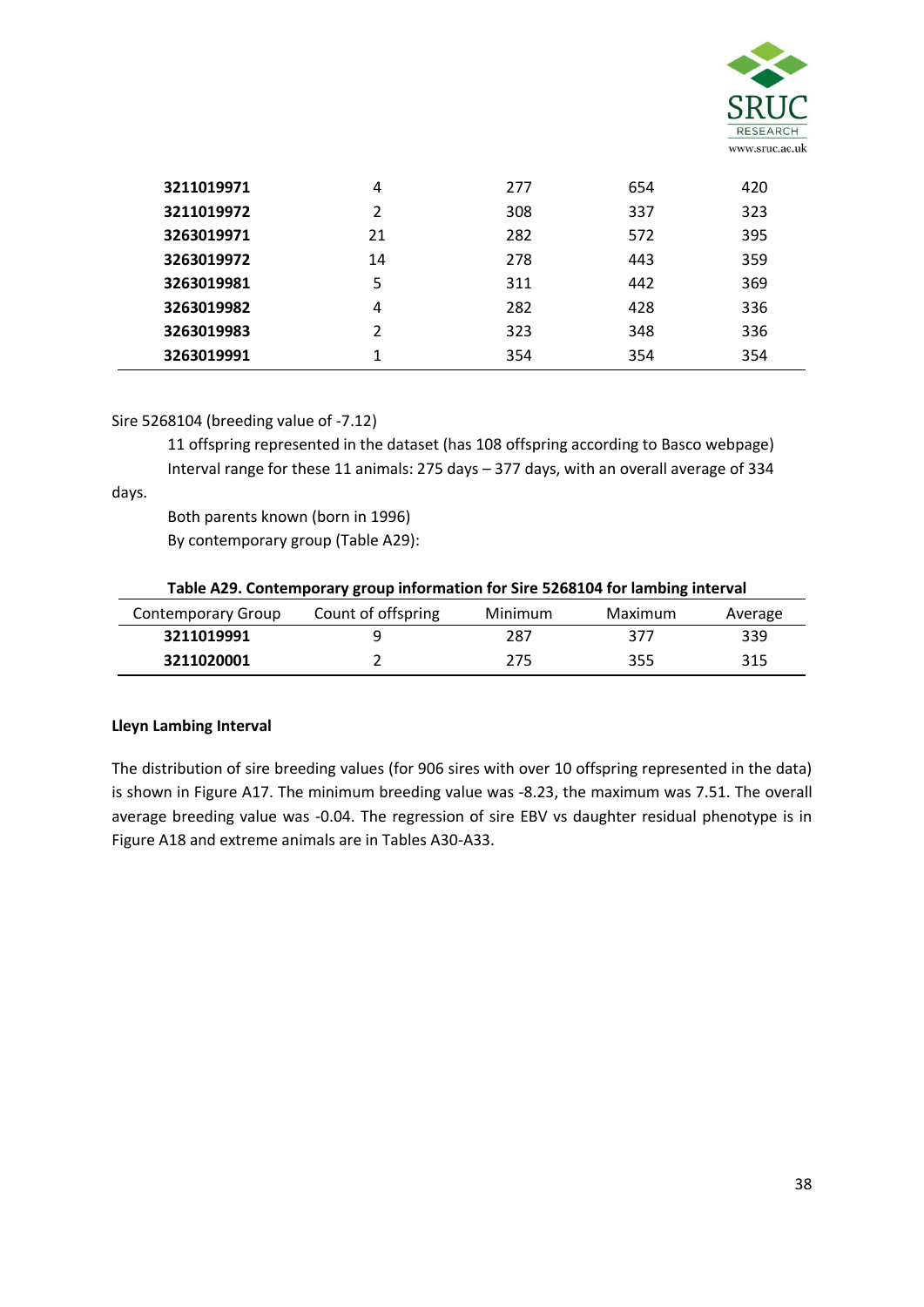



**Figure A17. LLEYN Distribution of sire EBVs for Lambing interval**



#### **Figure A18: LLEYN Regression of sire EBV vs daughter phenotype for Lambing interval**

#### **Lleyn Lambing Interval – Extreme Animals**

In general, the distribution of the sire breeding values followed a normal pattern, with the majority of values falling between -6.00 and 6.00. However, sire numbers 6852536, 7021544 and 6826431 did have breeding values below -6.00 and sire 6037971 above 6.00.

Looking at these sires in more detail: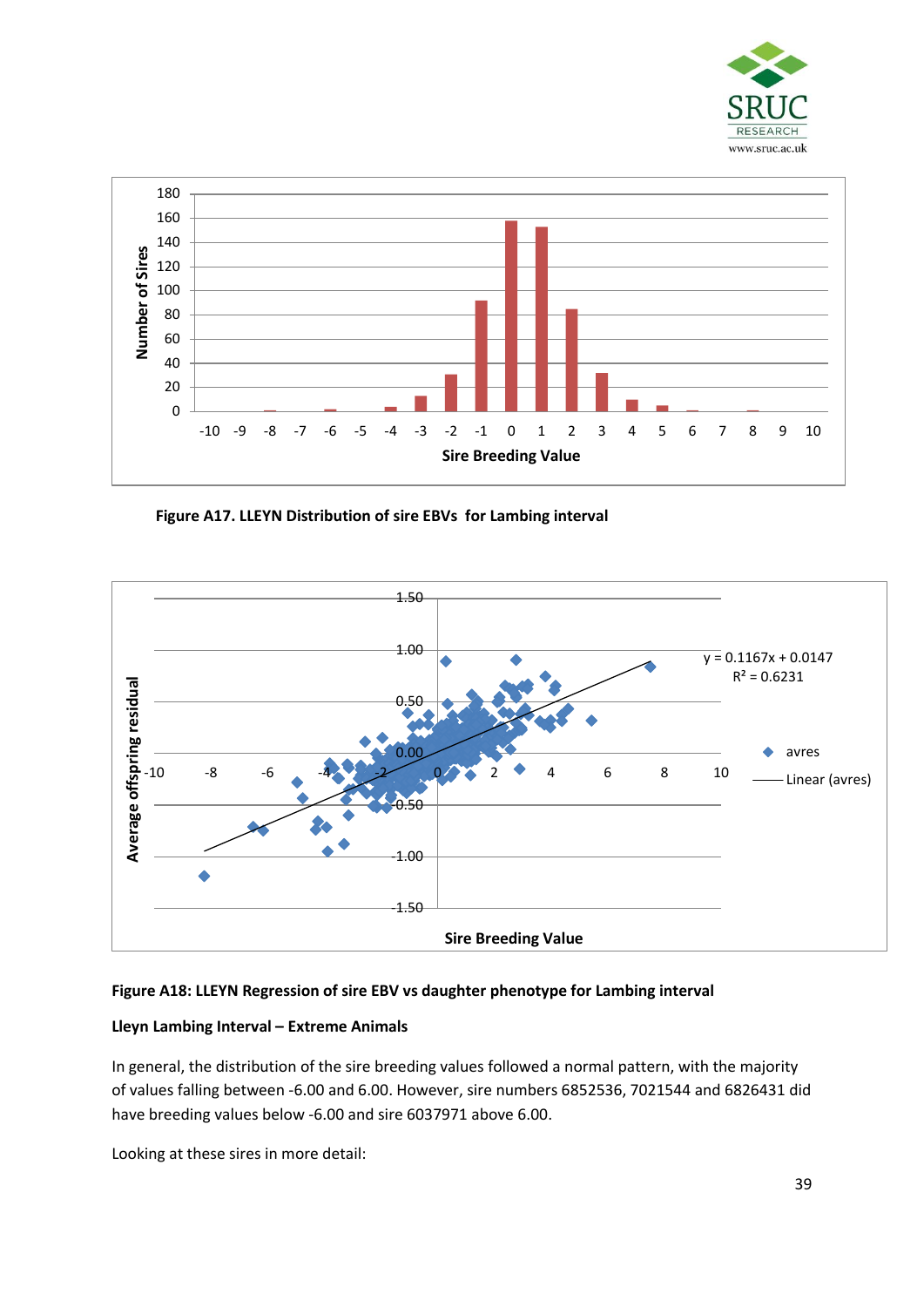

Sire 6852536 (breeding value of -8.23, average residual of -1.19)

22 offspring represented in the dataset (has 219 offspring according to Basco webpage) LI range for these 22 animals: 293 days – 444 days, with an overall average of 358 days. Both parents unknown (born in 1996)

By contemporary group (Table A30):

| Table A30. Contemporary group information for Sire 6852536 for lambing interval |                    |         |         |         |  |
|---------------------------------------------------------------------------------|--------------------|---------|---------|---------|--|
| <b>Contemporary Group</b>                                                       | Count of offspring | Minimum | Maximum | Average |  |
| 3297619981                                                                      | q                  | 293     | 374     | 354     |  |
| 3297619991                                                                      |                    | 357     | 444     | 379     |  |
| 3297620001                                                                      | q                  | 298     | 357     | 338     |  |

Sire 7021544 (breeding value of -6.51, average residual of -0.71)

32 offspring represented in the dataset (has 421 offspring according to Basco webpage) LI range for these 32 animals: 312 days – 726 days, with an overall average of 550 days. Both parents unknown (born in 2002) By contemporary group (Table A31):

| Table A31. Contemporary group information for Sire 7021544 for lambing interval |                    |         |         |         |  |
|---------------------------------------------------------------------------------|--------------------|---------|---------|---------|--|
| <b>Contemporary Group</b>                                                       | Count of offspring | Minimum | Maximum | Average |  |
| 3235720041                                                                      | 15                 | 670     | 707     | 688     |  |
| 3235720061                                                                      | 5                  | 341     | 726     | 571     |  |
| 3339820041                                                                      | 6                  | 370     | 416     | 384     |  |
| 3339820051                                                                      | 6                  | 312     | 379     | 355     |  |

Sire 6826431 (breeding value of -6.15, average residual of -0.75)

24 offspring represented in the dataset (has 261 offspring according to Basco webpage) LI range for these 24 animals: 369 days – 732 days, with an overall average of 644 days. Both parents and grandparents known (born in 2001) By contemporary group (Table A32):

| Table A32. Contemporary group information for Sire 6826431 for lambing interval |                    |         |         |         |  |
|---------------------------------------------------------------------------------|--------------------|---------|---------|---------|--|
| <b>Contemporary Group</b>                                                       | Count of offspring | Minimum | Maximum | Average |  |
| 3235720041                                                                      | 20                 | 678     | 732     | 697     |  |
| 3370320051                                                                      | 4                  | 369     | 387     | 378     |  |

Sire 6037971 (breeding value of 7.51, average residual of 0.84)

28 offspring represented in the dataset (has 258 offspring according to Basco webpage) LI range for these 28 animals: 333 days – 781 days, with an overall average of 438 days. Both parents known (born in 2002)

By contemporary group (Table A33):